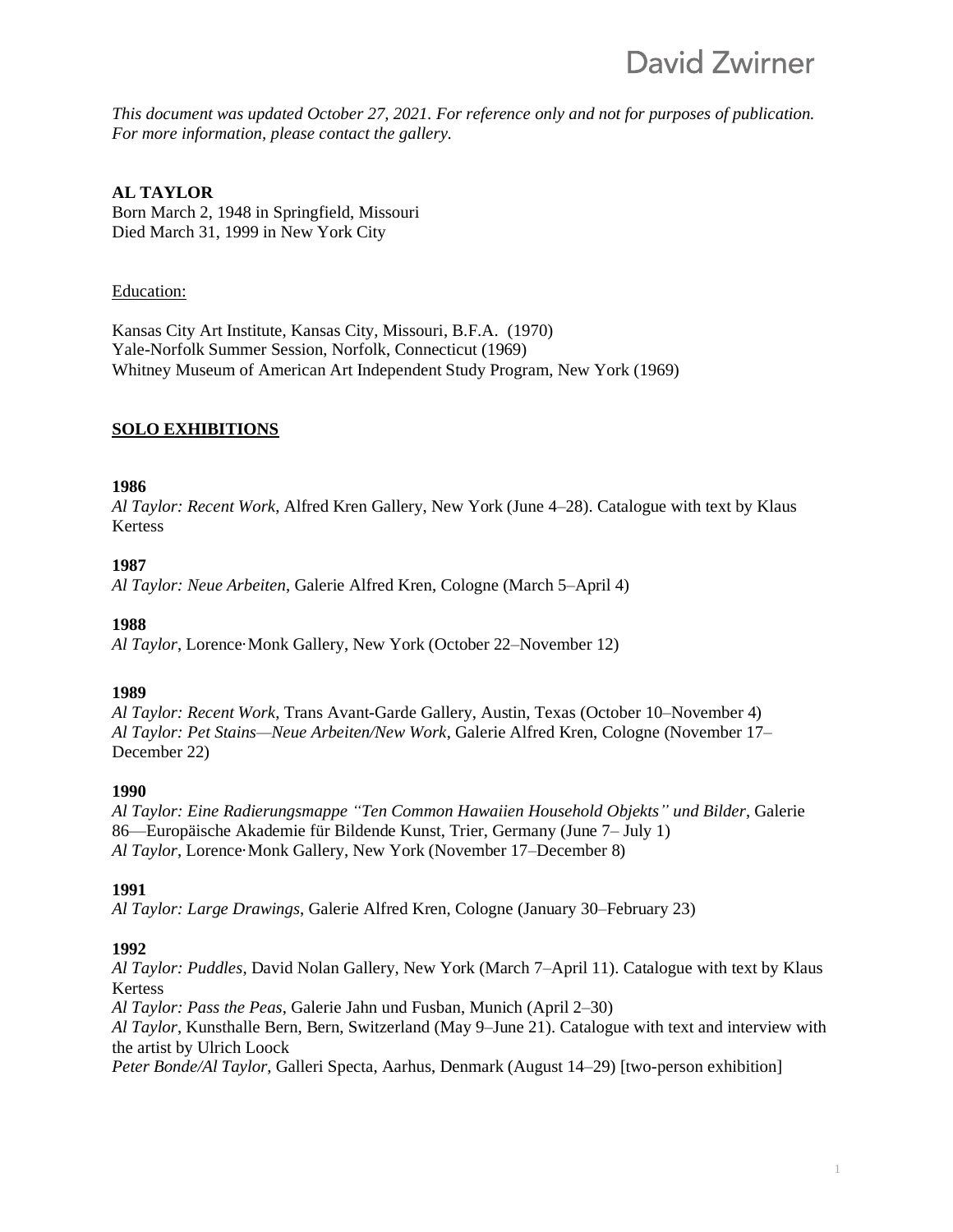*Al Taylor: Drawings of Common Objects*, Nolan/Eckman Gallery, New York (November 18–December 18)

#### **1994**

*Al Taylor/Alan Uglow*, Galleri Tommy Lund, Odense, Denmark (January 14– February 15) [two-person exhibition]

*Al Taylor: Zeichnungen 1984*–*1994*, Galerie Fred Jahn, Munich (May 5–28)

*Al Taylor: Installation*, Galerie Fred Jahn/Baaderstrasse, Munich (May 10–June 2)

*Al Taylor: Skulpturen und Zeichnungen*, Galerie Fred Jahn, Stuttgart (October 22–December 3)

#### **1995**

*Galleri Tommy Lund: Al Taylor*, Kunsthallen Brandts Klædefabrik, Odense, Denmark (March 24–June 3)

*Al Taylor: Temporary Observations*, Nolan/Eckman Gallery, New York (May 13–June 17) *Al Taylor: Lily's Trap*, Galerie Zell am See, Schloss Rosenberg, Zell am See, Austria (July 21–August 11)

*Al Taylor: Rim Jobs*, Galleri Tommy Lund, Odense, Denmark (September 29–November 1)

#### **1996**

*Al Taylor: Skulpturen und Arbeiten auf Papier*, Galerie Brigitte Ihsen, Cologne (April 26–June 20) *Al Taylor: Sideffects/Näbewürkig*, Galerie Erika & Otto Friedrich, Bern, Switzerland (October 25– November 29)

#### **1997**

*Al Taylor: Endcuts—Skulpturen und Zeichnungen*, Galerie Fred Jahn, Munich (September 12–October 11). Catalogue with introductory notes by Fred Jahn

*Al Taylor: Full Gospel Neckless*, Galleri Tommy Lund, Odense, Denmark (November 7–December 13; extended through January 7, 1998)

### **1998**

*Al Taylor: Arbeiten auf Papier 1987*–*1997*, Galerie Zell am See, Schloss Rosenberg, Zell am See, Austria (January 16–February 6)

### **1999**

*Al Taylor: Memorial Exhibition—Arbeiten auf Papier 1987*–*1997*, Galerie Fred Jahn, Munich (June 8– 26)

*Al Taylor: Lures & Cures*, Kunstmuseum Luzern, Zwischen Raum 96–99, Lucerne, Switzerland (July 9– September 5). Catalogue with texts by Ulrich Loock and Mimi Thompson

#### **2000**

*Al Taylor: Arbeiten auf Papier*, Galerie Zell am See, Schloss Rosenberg, Zell am See, Austria (March 10 –31)

#### **2001**

*Al Taylor: Ho'omanamana—Zeichnungen 1998 und 1999*, Galerie Zell am See, Schloss Rosenberg, Zell am See, Austria (September 21–October 17)

#### **2002**

*Al Taylor*, Gagosian Gallery, New York (January 26–March 2). Catalogue with text by Klaus Kertess

#### **2003**

*Al Taylor: Wire Instruments, 1989–90,* Lawrence Markey, New York (November 13–December 20)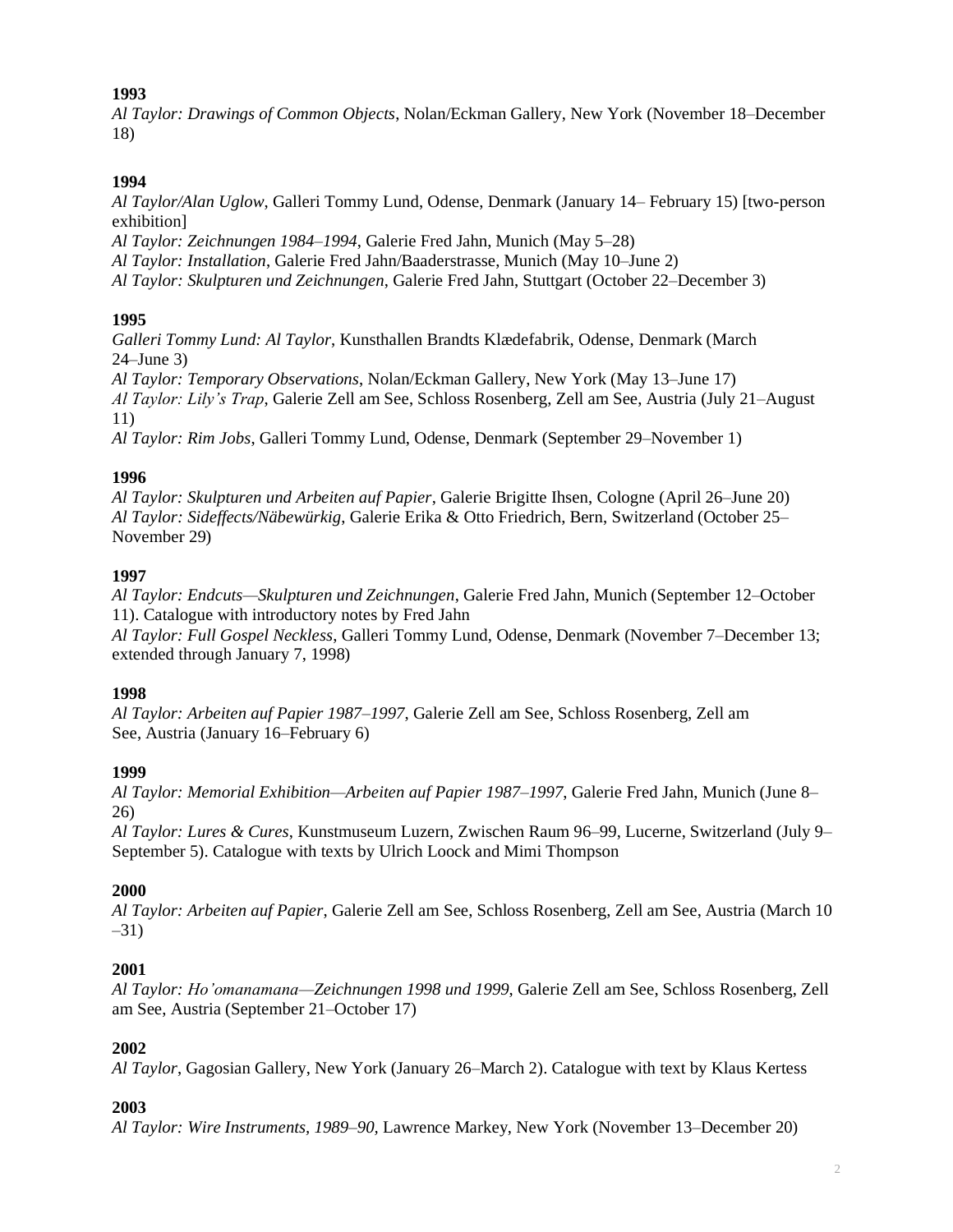*Al Taylor: Zeichnungen und Aquarelle 1997–1999*, Galerie Fred Jahn, Munich (April 2–30) *Al Taylor: Bilder und Skulpturen/Paintings and Sculpture*, Kunstparterre, Munich (April 3–October). Catalogue, published in 2005; with text by Julian Geist *Al Taylor: Arbeiten auf Papier*, Galerie Franke, Stuttgart (September 18–November 20)

#### **2006**

*Al Taylor: Puddles*, Haunch of Venison, Zurich (January 25–March 11). Catalogue with text by Mimi Thompson

*Al Taylor: Drawings/Zeichnungen*, Staatliche Graphische Sammlung München, Pinakothek der Moderne, Munich (April 6–June 11; extended through July 9). Catalogue, edited by Michael Semff; includes statements by the artist

*Al Taylor*, Haunch of Venison, London (September 11–October 4). Catalogue with text by Ben Tufnell; includes statements by the artist

### **2007**

*Al Taylor: Graphik*, Galerie Franke, Stuttgart (September 15–November 10)

#### **2008**

*Al Taylor: Early Work*, Zwirner & Wirth, New York (January 9–March 1). Catalogue with text by Robert Storr; includes reprint of 1992 interview with the artist by Ulrich Loock

*Al Taylor*, Niels Borch Jensen Galerie, Berlin (September 5–October 24; extended through November 15)

#### **2009**

*Al Taylor: München Can Studies*, Kunstverein Bremerhaven, Bremerhaven, Germany (April 24–June 7)

### **2010**

*Al Taylor: Latin Studies—Wall Constructions and Works on Paper*, Elizabeth Leach Gallery, Portland, Oregon (June 3–26)

*Al Taylor: Arbeiten auf Papier/Works on Paper*, Schönewald Fine Arts, Düsseldorf (September 3– October 15)

*Al Taylor: Rim Jobs and Sideffects*, David Zwirner, New York (September 14–October 23). Catalogue, published in 2011; with texts by Ulrich Loock and Philip Ording

*Al Taylor: Das Druckgraphische Werk/The Graphic Print Work*, Staatliche Graphische Sammlung München, Pinakothek der Moderne, Munich (September 23–December 5, 2010); traveled to the Louisiana Museum of Modern Art, Humlebæk, Denmark, under the title *På Papir: Al Taylo*r (March 2–June 15, 2011). Catalogue Raisonné of Prints, published in 2013; edited by Michael Semff, with the assistance of Debbie Taylor; interviews with five printers by Mimi Thompson

### **2011**

*Al Taylor: Wire Instruments and Pet Stains*, Santa Monica Museum of Art, Santa Monica, California (January 22–April 16). Catalogue with text by Cornelia Butler

### **2012**

*Al Taylor: Pass the Peas and Can Studys*, David Zwirner, New York (September 7–October 27). Catalogue with text by Klaus Kertess

### **2013**

*Drawing Instruments: Al Taylor's Bat Parts and Endcuts*, High Museum of Art, Atlanta (May 24–August 25)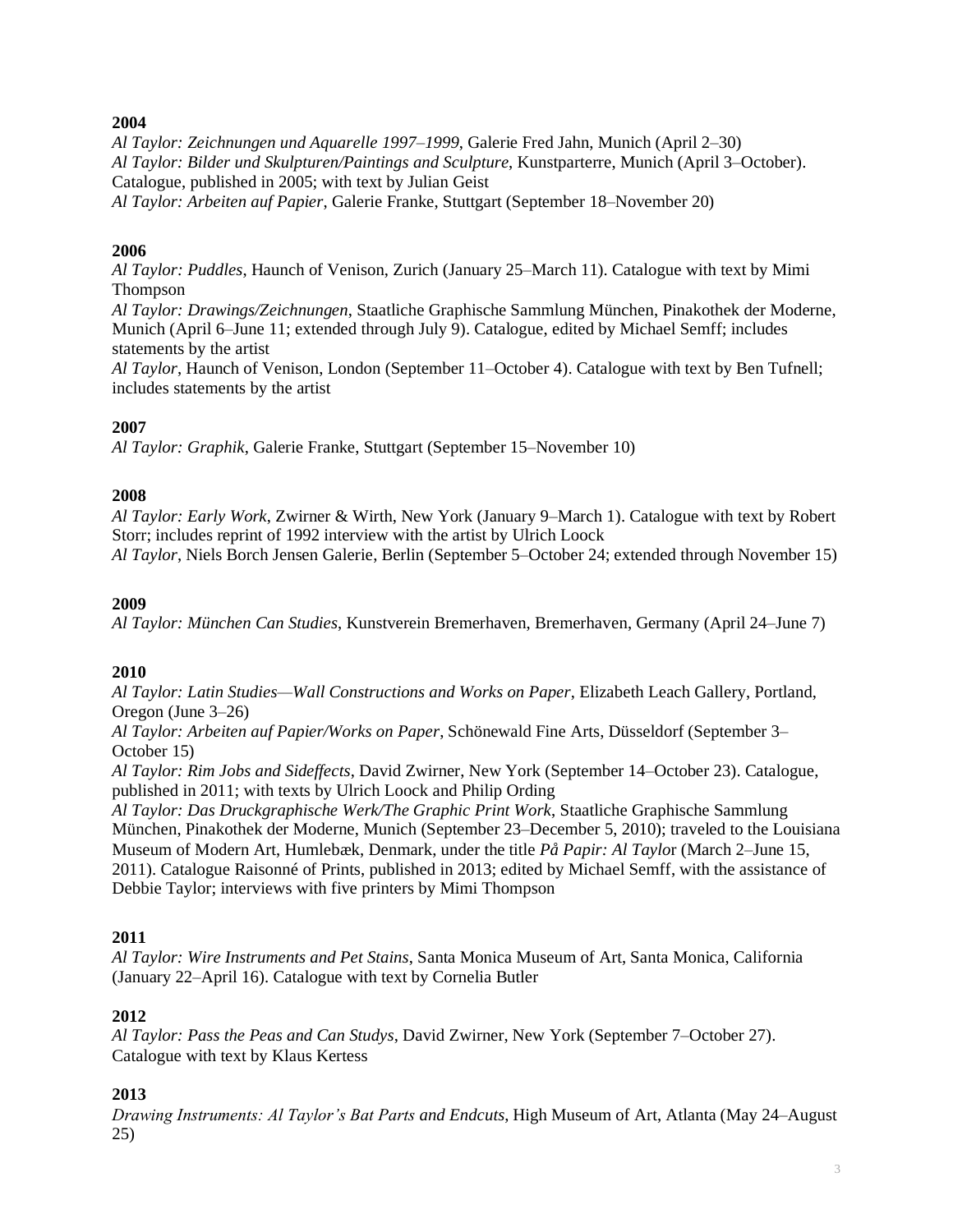*Al Taylor*, David Zwirner, London (January 31–March 29) *Al Taylor: Arbeiten auf Papier 1983–1997*, Galerie Fred Jahn, Munich (April 22–May 24) *Six Panels: Al Taylor*, The Glass House Painting Gallery, New Canaan, Connecticut (May 31–July 15); Guest Curator, Robert Storr. Brochure with text by Robert Storr

#### **2015**

*Al Taylor: Pet Stains, Puddles, and Full Gospel Neckless*, David Zwirner, New York (January 9– February 14). Catalogue with text by Mimi Thompson *Al Taylor: Pass the Peas and Shrunken Heads*, Galería Cayón, Madrid (May 12–July 11) *Al Taylor: Greek Studys and Test Tubes*, Elizabeth Leach Gallery, Portland, Oregon (July 2–August 29)

#### **2017**

*Al Taylor: Early Paintings*, David Zwirner, New York (February 24–April 15). Catalogue with text by John Yau; interview with Stanley Whitney and Billy Sullivan by Mimi Thompson *Al Taylor: What Are You Looking At?*, High Museum of Art, Atlanta, Georgia (November 17–March 18, 2018). Catalogue, published in 2018; with texts by Michael Rooks, Allegra Pesenti, Lawrence R. Rinder, and Robert Storr

#### **2020**

*The Drawings of Al Taylor*, The Morgan Library & Museum, New York (February 21–May 24). Catalogue with texts by Lawrence Rinder and Lindsey Tyne *Al Taylor: A / LOW / HA, The Hawaiian Works*, David Zwirner, New York (March 5–April 18) *Al Taylor in Paris, 1990: Paris Piss Stains and Ave. Junot*, David Zwirner, Paris (March 26–April 25)

### **SELECTED GROUP EXHIBITIONS**

#### **1972**

*Al Taylor, Jesse Guilliams, Bob McNown, Stewart Hitch, Richard Saba*, Whitney Art Resources Center, New York (opened November 1)

#### **1974**

*Brushless Painting*, Tyler School of Art, Temple University, Philadelphia (September 5–22); Guest Curator, Stanley Whitney

#### **1975**

*Soho Comes to the Suburbs*, Clarkstown Town Hall, New City, New York (opened November 23)

#### **1981**

*Artists for the Trisha Brown Dance Company*, Leo Castelli Gallery, New York (May 16–30)

#### **1982**

*Chinese Chance Anniversary Show*, One University Place, New York (opened November 15)

#### **1984**

*The Dead Blimpie Show*, 109 Hudson Street, New York (June 9–July 1)

# **1985**

*Drawings by Roni Horn, Michael Peglau, Al Taylor*, Alfred Kren Gallery, New York (August 3–31)

#### **1986**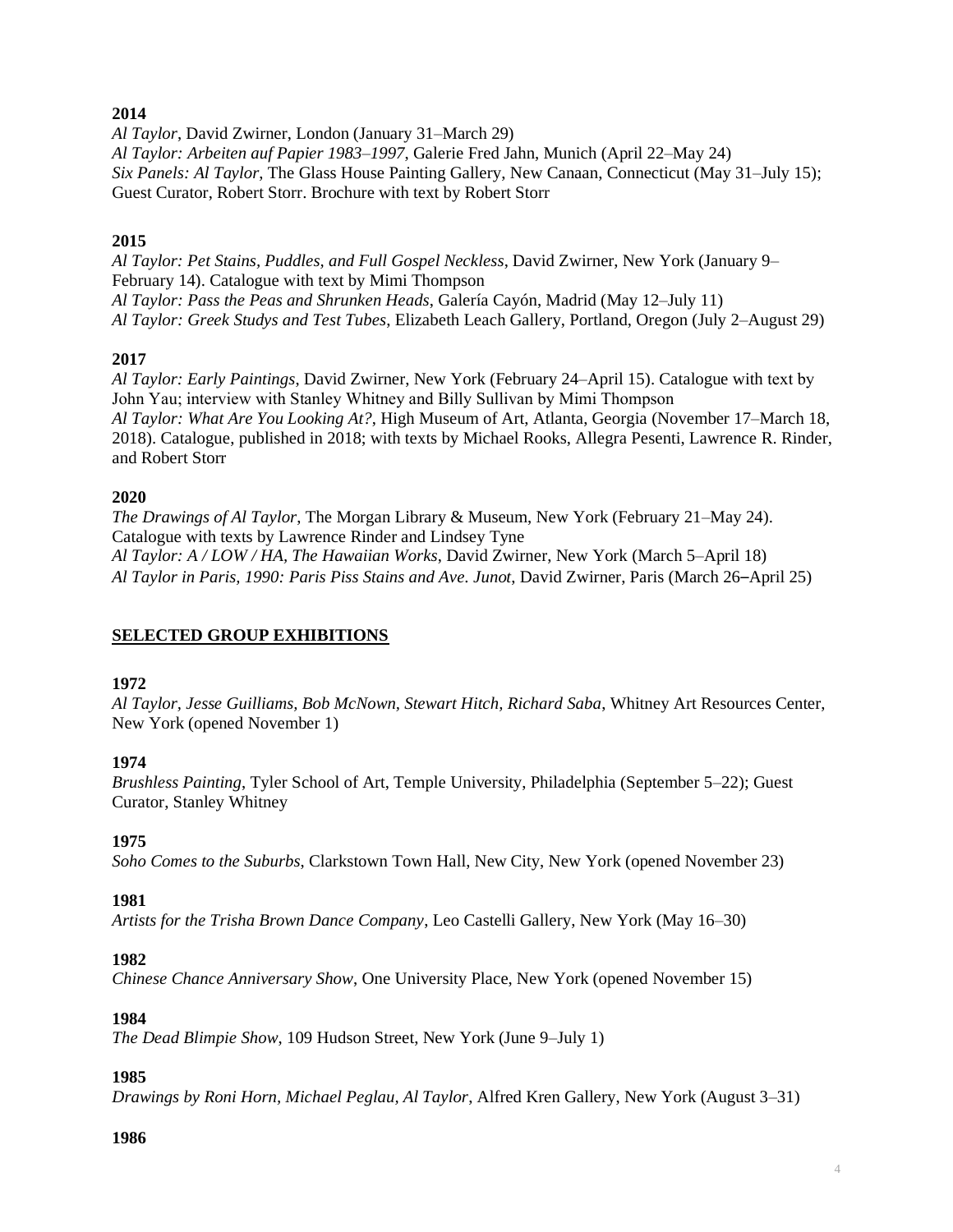*Black*, Alfred Kren Gallery, New York (February 6–March 1) *Artists for Artists*, Charles Cowles Gallery/Annex, New York (September 26–October 8). Catalogue

### **1987**

*Schwarz*, Galerie Alfred Kren, Cologne (January 17–February 21) *Sons and Daughters of Wichita*, Wichita Art Association, Wichita, Kansas (May 31–June 28) *Art Against AIDS*, Lorence·Monk Gallery, New York (June 6–July). Catalogue *On Line*, City Without Walls, Newark, New Jersey (September 9–October 2); Guest Curator, Billy Biondi *John Duff—Robert Lobe—Al Taylor*, Lorence·Monk Gallery, New York (November 14–December 5)

#### **1988**

*Drawings*, Reynolds-Minor Gallery, Richmond, Virginia *Accrochage: Stephen Ellis, Amy Purcell, Al Taylor*, Galerie Alfred Kren, Cologne (July 2–30) *The 25th Anniversary Exhibition to Benefit the Foundation for Contemporary Performance Arts, Inc.*, Brooke Alexander, New York (December 8–30)

### **1989**

*Drawings*, Lorence·Monk Gallery, New York (February 4–25) *Summer Group Exhibition*, Lorence·Monk Gallery, New York (June 10–July 28) *Drawings*, Fawbush Gallery, New York (Autumn) *Projects & Portfolios: The 25th National Print Exhibition*, Brooklyn Museum, New York (October 6– December 31). Catalogue with text by Barry Walker

### **1990**

*Three Portfolios: Brice Marden, Al Taylor, Richard Tuttle*, Galerie Alfred Kren, Cologne (February 16– March 31)

*Einladung zur Ausstellung*, Ausstellungsraum 1020, Vienna (August 2-October 6) *The Unique Print: 70s into 90s*, The Lois and Michael Torf Gallery, Museum of Fine Arts, Boston (September 15–December 16). Catalogue with text by Clifford S. Ackley *Diverse Representations 1990*, The Morris Museum, Morristown, New Jersey (September 18–November 18); Guest Curator, John Yau. Catalogue with text by John Yau; includes statement by the artist

# **1991**

*Black & White Prints*, Lorence·Monk Gallery/568 Broadway, New York (April 6–May 11) *Drawings*, Lorence·Monk Gallery/578 Broadway, New York (April 6–May 11) *Zeichnungen: Thom Barth, Stephen Ellis, Robert Feintuch, Al Taylor*, Galerie Alfred Kren, Cologne (November 15–December 21)

# **1992**

*NY: Sean Scully, Al Taylor, David Row, Martin Beck—Monotypes, Woodcuts, Drawings*, Galerie 86— Europäische Akademie für Bildende Kunst, Trier, Germany (May 22–June 21) *Drawn in the Nineties* (organized and circulated by Independent Curators Incorporated, New York), Katonah Museum of Art, Katonah, New York (June 14–August 9); traveled to the Fine Arts Gallery, Indiana University, Bloomington (September 11–October 23); the Illingworth Kerr Art Gallery, Alberta College of Art, Calgary, Canada (January 7–28, 1993); and the Huntsville Museum of Art, Huntsville, Alabama (August 22–October 24, 1993); Guest Curator, Joshua P. Smith. Catalogue with texts by Joshua P. Smith and Sean Rainbird *Summer Drawing Show*, Galerie Fred Jahn, Stuttgart (July 1–22)

*Singular and Plural: Recent Accessions—Drawing & Prints, 1945–1991*, The Museum of Fine Arts, Houston, Texas (June 6–August 23)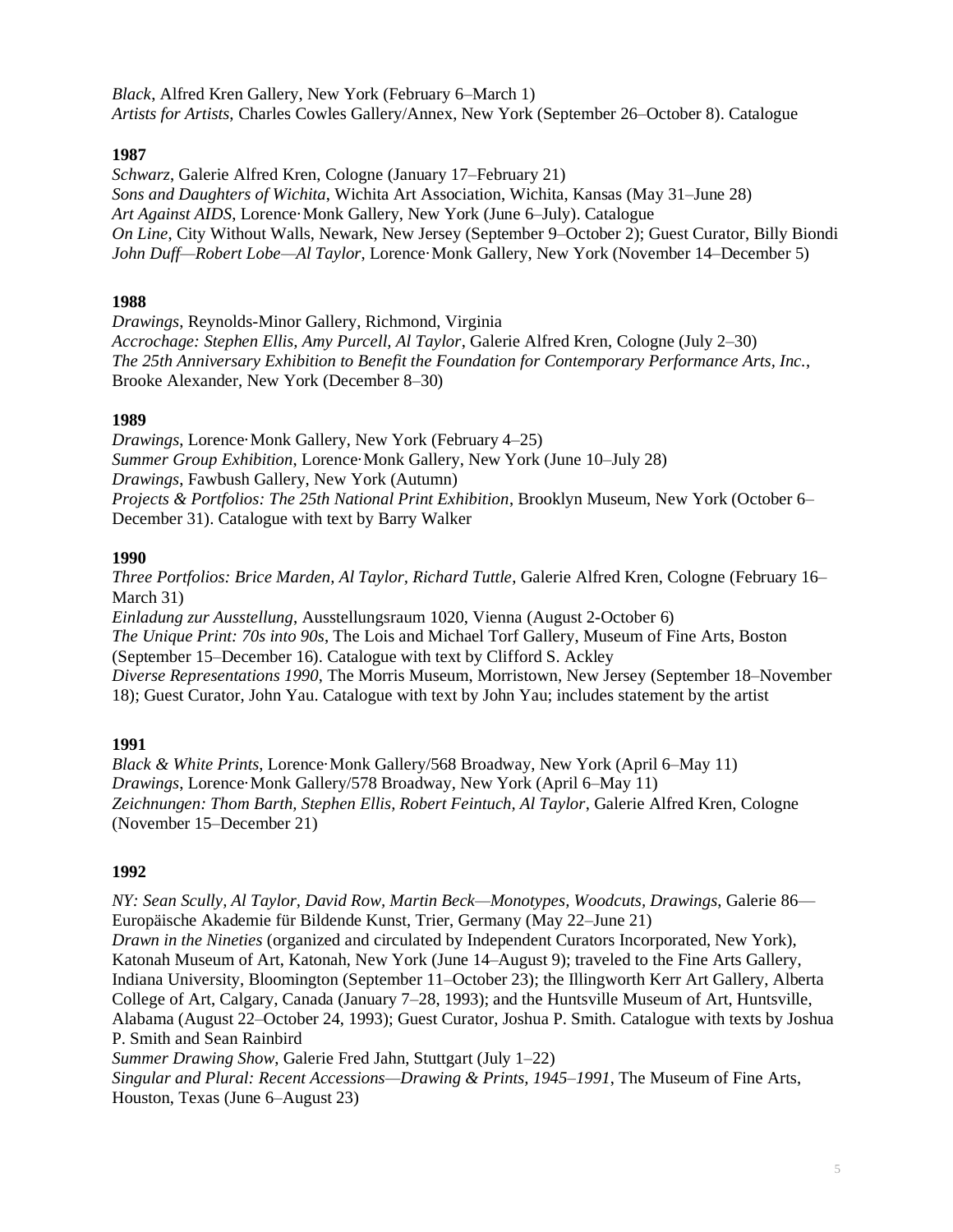*Developing Language: Drawings by Harriet Korman, Suzanne McClelland, Jack Pierson, Al Taylor, Joe Zucker*, Hirschl & Adler Modern, New York (December 10–January 9, 1993); Guest Curator, Klaus Kertess. Brochure with introductory notes by Klaus Kertess

#### **1993**

*The Second Dimension: Twentieth-Century Sculptors' Drawings*, Brooklyn Museum, Brooklyn, New York (June 25–September 19)

*Drawings: 30th Anniversary Exhibition to Benefit the Foundation for Contemporary Performance Arts*, Leo Castelli Gallery, New York (December 11–January 8, 1994)

#### **1994**

*Amerikanische Zeichnungen*, Galerie Biedermann, Munich (June 9–July 5)

*Kirsten Ortwed—Al Taylor—Alan Uglow—Troels Wörsel*, Galleri Tommy Lund, Odense, Denmark (August 12–September 17)

*Works on Paper: Joe Andoe, Gary Dodson, Robert Mangold, Al Taylor*, A.O.I. Gallery, Santa Fe, New Mexico (September 16–October 15)

*Made in Denmark: Kobbertryk fra Niels Borch Jensen Værksted*, Statens Museum for Kunst, Copenhagen (November 19–February 12, 1995)

#### **1995**

*Drawings from a Private Collection*, Nolan/Eckman Gallery, New York (January 14–February 18) *Down the Drain: Kirsten Ortwed, Al Taylor, Alan Uglow, Troels Wörsel—Drei Portfolios und eine Skulptur*, Galerie Aurel Scheibler, Cologne (February 8–March 31)

*Printmaking in America: Collaborative Prints and Presses, 1960–1990*, The Jane Voorhees Zimmerli Art Museum, Rutgers University, New Brunswick, New Jersey (April 23–June 18); traveled to the Mary and Leigh Block Gallery, Northwestern University, Evanston, Illinois (September 22–December 3); The Museum of Fine Arts, Houston, Texas (January 23–April 2, 1996); and the National Museum of American Art, Smithsonian Institution, Washington, DC (May 10–August 4, 1996). Catalogue with texts by Trudy V. Hansen, David Mickenberg, Joann Moser, and Barry Walker

*Scattershot: Photographs by Barbara Ess, Sigmar Polke, Alan Scarritt & Al Taylor*, Nolan/Eckman Gallery, New York (June 23–July 28)

*Prints: To Benefit the Foundation for Contemporary Performance Arts*, Brooke Alexander, New York (December 5–29)

### **1996**

*Epitaphs*, Edward Thorp Gallery, New York (January 12–February 24) *Think*, Galerie Brigitte Ihsen, Cologne (opened February 9) *Disegni americani degli anni ottanta: 15 Artisti*, La Galleria Milano, Milan (February 21–March 31) *Foto*, Galleri Tommy Lund, Odense, Denmark (June 14–August 31) *Amerikanische Zeichnungen*, Galerie Fred Jahn/Baaderstrasse, Munich (June 29–July 27) *From Figure to Object: A Century of Sculptors' Drawings*, Frith Street Gallery and Karsten Schubert Gallery, London (September 13–November 2). Catalogue with text by Richard Shone

### **1997**

*Peter Bonde, Olafur Eliasson, Al Taylor, Alan Uglow*, *Troels Wörsel*, Galleri Tommy Lund, Odense, Denmark (opened January 17) *Graphit auf Papier*, Galerie Thomas von Lintel, Munich (February 6–April 5) *Patagonia—Drawings by Sculptors: Abraham David Christian, Al Taylor, Alessandro Twombly, Josef Zutelgte*, The University Gallery, Clark University, Worcester, Massachusetts (March 18–April 13). Brochure with text by Jodi Kushins

*Wood Work*, Fisher Landau Center, Long Island City, New York (October 25–October 9, 1998)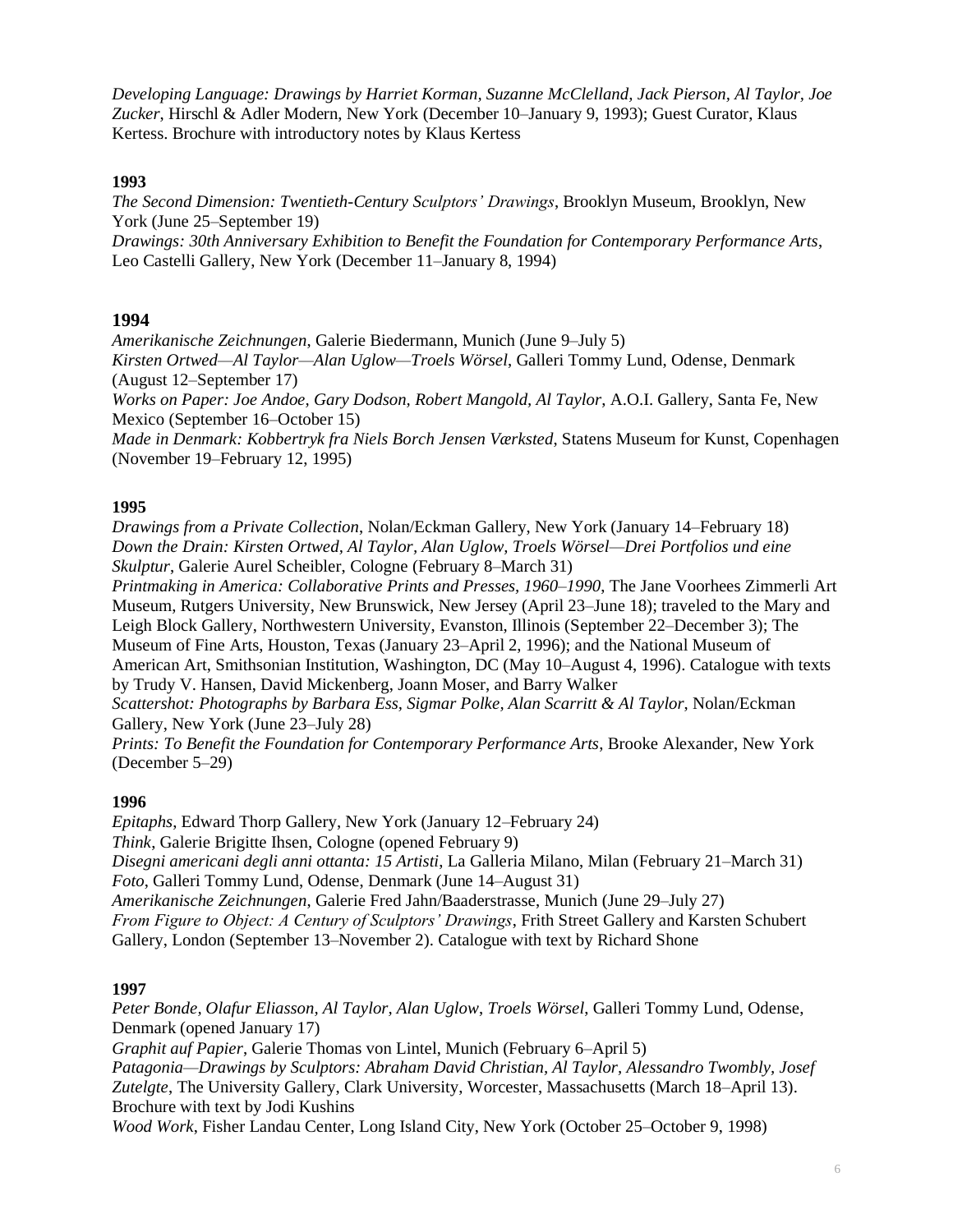*Amerikanische Zeichnungen/American Drawings: 1969*–*1996*, Galerie Tony Wuethrich, Basel (May 5– July 4)

*Von Baselitz bis Winters: Vermächtnis Bernd Mittelsten Scheid*, Staatliche Graphische Sammlung München, Neuen Pinakothek, Munich (June 18–August 30). Catalogue with texts by Michael Semff and Brita Sachs

#### **1999**

*Anebølle – Amar*, Galleri Tommy Lund, Copenhagen (opened May 14)

### **2000**

*Photogravüre: William Anastasi, Lewis Baltz, Olafur Eliasson, Erik A. Frandsen, Clay Ketter, Tom Sandberg, Al Taylor, Rosemarie Trockel, Alan Uglow*, Niels Borch Jensen Verlag und Druckkunst, Berlin (February 17–April 15)

*Molly and Walter Bareiss: Sixty Years of Collecting*, Flinn Gallery, Greenwich Library, Greenwich, Connecticut (May 12–June 22)

*Acchrochage/Summer Group Show: Works on Paper and African Tribal Objects*, The Norwood Gallery, Austin, Texas (June 15–July 15)

*Druckgraphische Trouvaillen von Mel Bochner, Barry Le Va, Bruce Nauman, John Newman, Hermann Nitsch, Sigmar Polke, Gerhard Richter, Al Taylor, Terry Winters*, Galerie Franke, Stuttgart (June 30– September 16)

*Der verlorene Blick, der Kopf in der Skulptur: Zeichnung und Bild*, Galerie Lelong, Zurich (September 9– November 11)

*Drawings & Photographs: An Exhibition to Benefit the Foundation for Contemporary Performance Arts*, *Inc.*, Matthew Marks Gallery, New York (December 8–23)

#### **2001**

*Quality Street*, Galleri Tommy Lund, Copenhagen (April 21–May 26)

### **2002**

*Drawing into Painting: Nancy Diamond, Trenton Doyle Hancock, Al Taylor*, Galerie Charles Schümann, Munich (November 22–December 21)

### **2003**

*Gemischte Gefühle/Mixed Emotions*, Galerie Franke, Stuttgart (March 29–May 31) *The Passionate Adventure of the Real: Collage, Assemblage, and the Object in Twentieth-Century Art*, The Museum of Fine Arts, Houston, Texas (October 17–February 8, 2004; extended through April 18) *Arbeiten auf Papier: Zeichnungen und Druckgrafik/Works on Paper: Drawings and Prints*, Völcker & Freunde Galerie, Berlin (November 7–January 7, 2004). Catalogue with introductory notes by Wolfram Völcker

### **2004**

*On Paper*, Nicole Klagsbrun, New York (January 23–February 28) *Practice: Lawrence Carroll, Steve DeGroot, Tony Feher, David Ireland, Al Taylor, Acharaya Vyakul*, Carl Berg Gallery, Los Angeles (February 14–March 13; extended to March 20)

### **2005**

*Sets, Series, and Suites: Contemporary Prints,* Museum of Fine Arts, Boston (January 19–May 30). Catalogue with text by Clifford S. Ackley

*Skulls: Bilder im Angesicht des Todes/Images in the Face of Death*, Schönewald Fine Arts/Schönewald und Beuse, Xanten, Germany (January 30–March 27). Catalogue with text by Martin Hentschel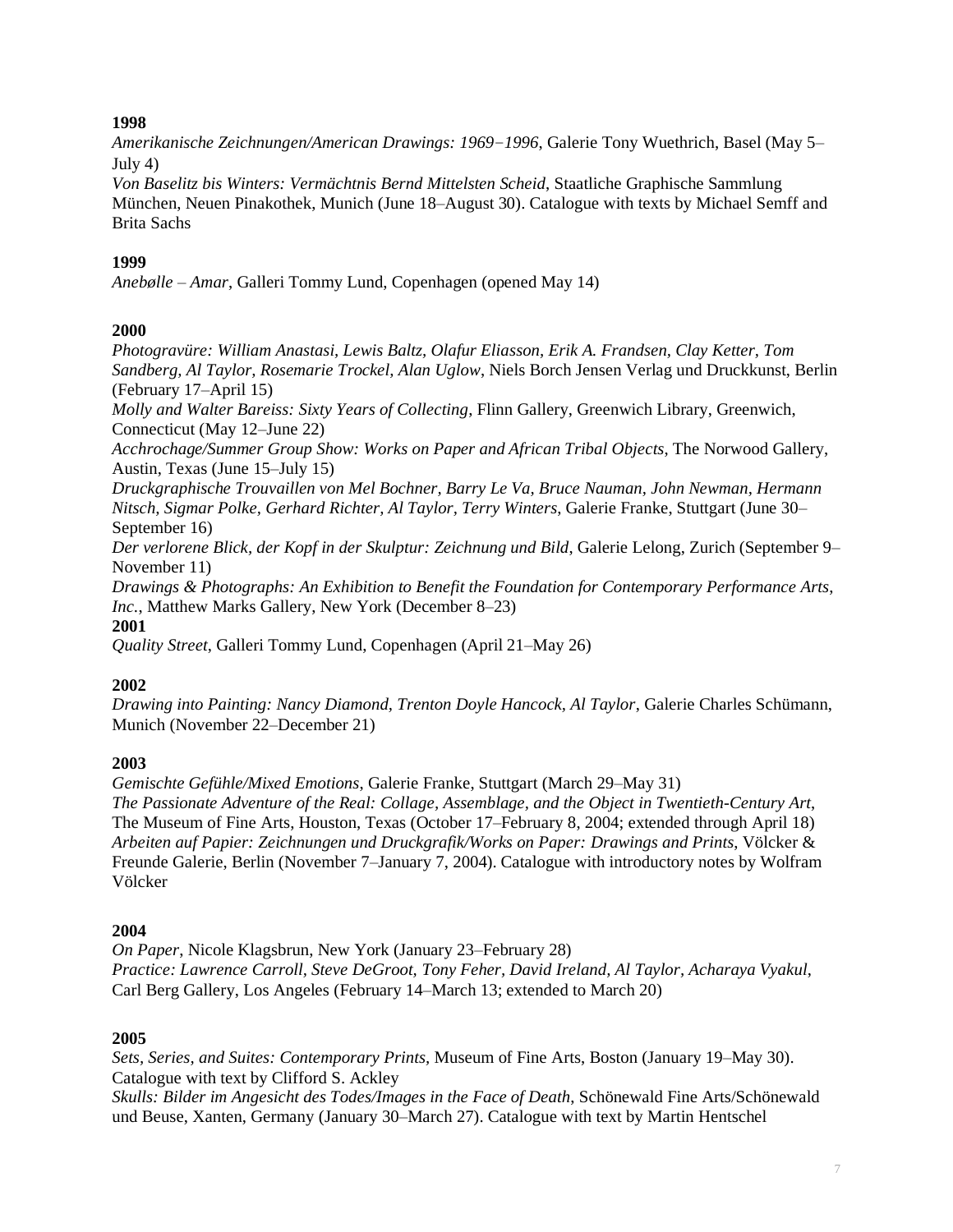*Brice Marden, Al Taylor, Terry Winters: Works on Paper,* Nolan/Eckman Gallery, New York (March 5– April 9)

### **2006**

*Painted Objects*, CCNOA [Center for Contemporary Non-Objective Art], Brussels (February 10–March 12)

*Ele-mental*, David Nolan Gallery, New York (June 10–July 28)

*Drawing Through It: Works on Paper from the 1970's to Now*, David Nolan Gallery, New York (December 1– January 13, 2007)

*Posters: Exhibition and Sale to Benefit the Foundation for Contemporary Arts*, Paula Cooper Gallery, New York (December 8–20)

### **2007**

*Stuff: International Contemporary Art from the Collection of Burt Aaron*, Museum of Contemporary Art Detroit, Detroit, Michigan (May 12–July 29) *a point in space is a place for an argument*, David Zwirner, New York (June 28–August 10)

### **2008**

*Künstler zeichen—Sammlung stiften: 250 Jahre Staatliche Graphische Sammlung München*, Staatliche Graphische Sammlung München, Pinakothek der Moderne, Munich (April 10–June 29). Catalogue, edited by Michael Semff and Kurt Zeitler

*Sparks! The William T. Kemper Collecting Initiative*, Nelson-Atkins Museum of Art, Kansas City, Missouri (May 3–July 20). Catalogue with texts by Jan Schall and Robert Storr *The Gallery*, David Zwirner, New York (July 3–August 8)

*View 14: Hooking Up*, Mary Boone Gallery, New York (September 6–October 25); Guest Curator, Klaus Kertess

# **2009**

*Nyerhvervelser/New Acquisitions 2007*–*2008*, Louisiana Museum of Modern Art, Humlebæk, Denmark (March 5–September 13). Catalogue with text by Poul Erik Tøyner *Die Gegenwart der Linie*, Staatliche Graphische Sammlung München, Pinakothek der Moderne, Munich (March 19–June 21). Catalogue, edited by Michael Semff and Andreas Strobl *Drawings, Anyone? Recent Acquisitions from the Eleanor and Henry Hitchcock Foundation*, Denver Art Museum, Denver, Colorado (March 29–October 31; extended through January 24, 2010)

### **2010**

*Ausstellung VI: American Drawings and Selected Prints*, Karl & Faber, in collaboration with Galerie Fred Jahn, Munich (March 2–26)

*Devotion: Joe Fyfe, Mary Heilmann, Emily Kame Kngwarreye, Chris Martin, Alix Le Meleder, Joel Shapiro, Pat Steir, Al Taylor*, Zürcher Studio, New York (April 7–May 16); Guest Curator, Joe Fyfe *Make Yourself at Home*, 7Eleven Gallery, New York (May 6–June 6) *Held Up By Columns*, Renwick Gallery, New York (July 8–August 6)

# **2011**

*Legacy: The Emily Fisher Landau Collection*, Whitney Museum of American Art, New York (February 10–May 1); traveled to the Norton Museum of Art, West Palm Beach, Florida (February 21–June 2, 2013); the Asheville Art Museum, Asheville, North Carolina (June 15–September 8, 2013); the Joslyn Art Museum, Omaha, Nebraska (September 28–January 5, 2014); the Grand Rapids Art Museum, Grand Rapids, Michigan (January 31–April 27, 2014); and the San Jose Museum of Art, San Jose, California (May 23–September 14, 2014). Catalogue, edited by Dana Miller; with texts by Donna De Salvo and Joseph Giovanni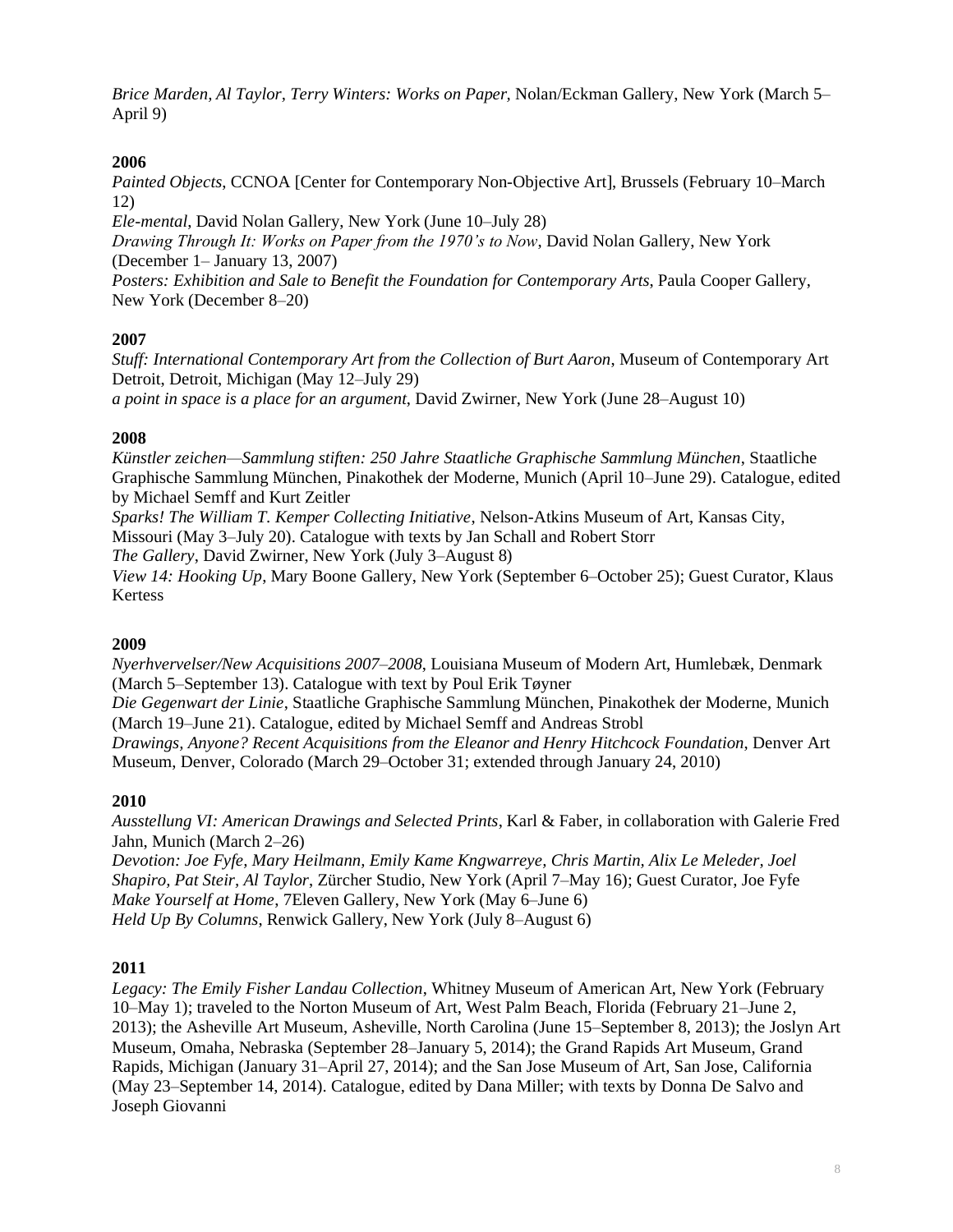*Proofs and Refutations*, David Zwirner, New York (March 11–April 30); Guest Curators, Philip Ording and Alexandra Whitney

*Es ist schon alles gesagt, nur noch nicht von allen*, Galerie Jahn Baaderstrasse, Munich (March 18–April 30)

*Modern Lab: The Found Alphabet*, National Gallery of Art, Washington, DC (May 14–November 13; extended through January 3, 2012)

*30th Anniversary Exhibition: The Shape of the Problem*, Elizabeth Leach Gallery, Portland, Oregon (August 4–27)

*Selections from the Private Collection of Robert Rauschenberg*, Gagosian Gallery, New York (November 3–December 23). Catalogue, published in 2012; with text by Robert Storr

### **2012**

*Large Drawings*, David Nolan Gallery, New York (January 27–March 2)

*Neue Realitäten: FotoGrafik von Warhol bis Havekost*, Galerie Stihl, Waiblingen, Germany, in

cooperation with the Kupferstichkabinett, Staatliche Museen zu Berlin (February 18–May 27)

*B. Wurtz & Co.*, Richard Telles Fine Art, Los Angeles (March 17–April 21); Guest Curator, Matthew Higgs

*Between the Knowing*, Torrance Art Museum, Torrance, California (April 14–June 2). Catalogue with text by Michelle Deziel

*Sammlung Hubert Looser/Hubert Looser Collection*, Bank Austria Kunstforum Wien, Vienna (April 26– July 15). Catalogue, edited by Ingried Brugger and Florian Steininger

*Pink Caviar—New Acquisitions 2009*–*11*, Louisiana Museum of Modern Art, Humlebæk, Denmark (May 24–December 1)

*Everyday Abstract—Abstract Everyday*, James Cohan Gallery, New York (June 1–July 27); Guest Curator, Matthew Higgs

*Model Theories*, fordPROJECT, New York (June 26–August 10); Guest Curators, Helena Kauppila and Philip Ording. Catalogue, edited by Helena Kauppila and Philip Ording; with text by Roman Kossak; includes reprinted excerpt from 1992 interview with the artist by Ulrich Loock

*Paper Space: Drawings by Sculptors*, Inman Gallery, Houston, Texas (September 7–October 27) *Transitions: Drawings from the Collection of mima* [Middlesbrough Institute of Modern Art], Warwick Arts Centre, University of Warwick, Coventry, England (October 6–December 2)

# **2013**

*Une breve histoire des lignes*, Centre Pompidou-Metz, Metz, France (January 11–April 1). Catalogue, edited by Christian Briend and Hélene Guenin

*The Abstract Impulse: Selections from the Modern and Contemporary Collections*, The Museum of Fine Arts, Houston, Texas (February 3–May 5)

*Don't blame anyone* [part of *Less like an object/more like the weather*], Center for Curatorial Studies, Hessel Museum of Art, Bard College, Annandale-on-Hudson, New York (March 24–May 26)

*Bildhauerzeichnungen: Barry Le Va / Fred Sandback / Al Taylor*, Galerie Fred Jahn, Munich (May 2– June 15)

*Recent Acquisitions: Arcimboldo to Kitaj*, The British Museum, London (May 30–September 1) *Die Sammlung Hubert Looser im Kunsthaus Zürich/The Hubert Looser Collection at Kunsthaus Zurich*, Kunsthaus Zurich, Zurich (June 7–September 8). Catalogue with texts by Phillippe Büttner, Raphael Bouvier, and Florian Steininger

*Suspense*, Lullin + Ferrari, Zurich (December 14–February 22, 2014)

# **2014**

*Paintings on Paper*, David Zwirner, New York (June 26–August 15)

*Top Drawer: Select Drawings from the High's Collection*, High Museum of Art, Atlanta, Georgia (June 28–January 5, 2015)

*Dis order: Muster und Strukturen in der Sammlung*, Museum Folkwang, Essen (November 29–November 1, 2015)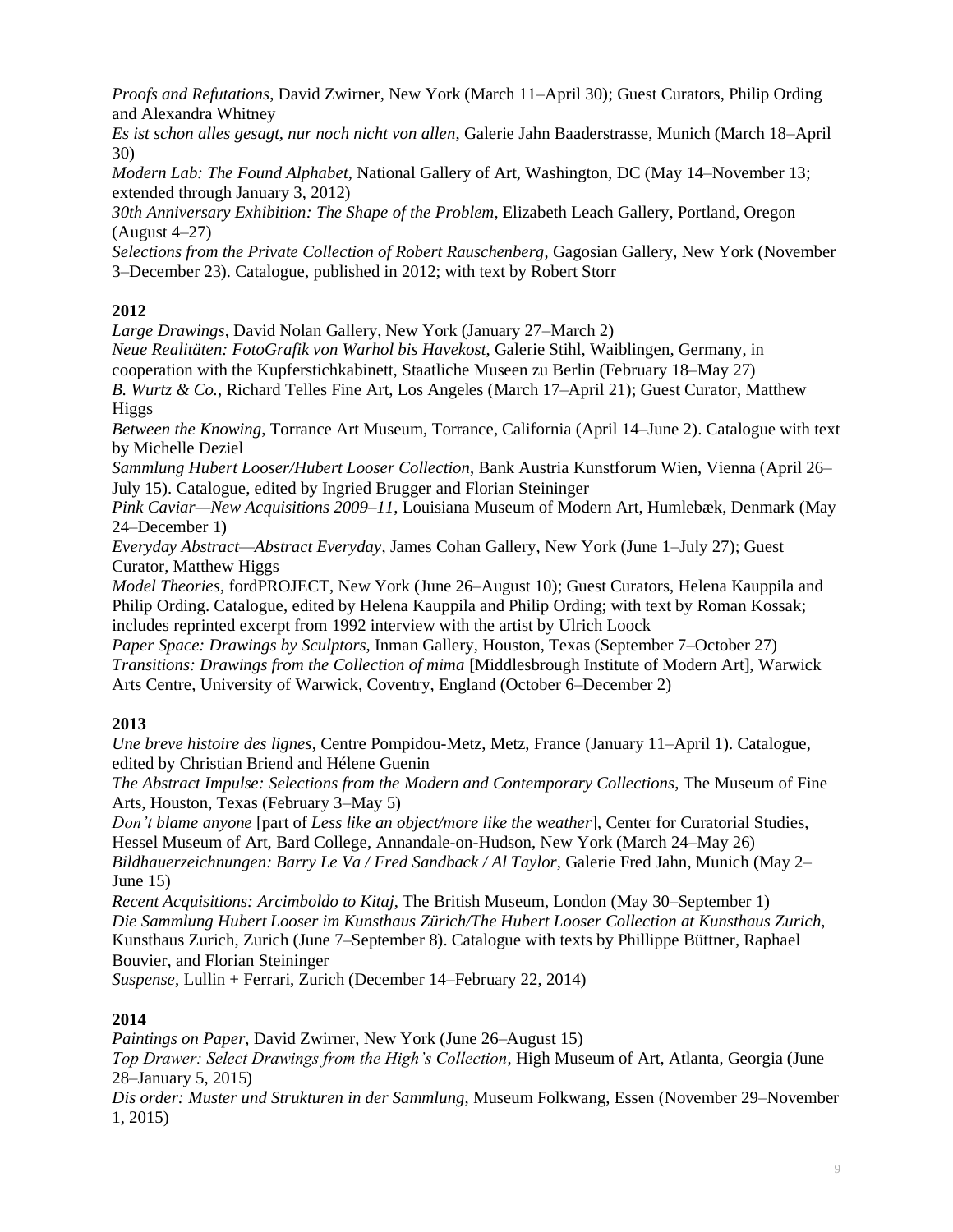*Embracing Modernism: Ten Years of Drawings Acquisitions*, The Morgan Library & Museum, New York (February 13–May 24) *Sobre el papel*, Galería Cayón, Madrid (December 17–February 6, 2016)

### **2016**

*Architecture of Life*, University of California, Berkeley Art Museum and Pacific Film Archive, Berkeley, California (January 31–May 29). Catalogue, edited by Lawrence Rinder; with texts by Sabrina Dalla Valle, Padma D. Maitland, Spyros Papapetros, Lisa Robertson, and Rebecca Solnit *Keep Your Eyes Open*, Lullin + Ferrari, Zurich (June 11–August 20) *Drawing Line into Form: Works on Paper by Sculptors from the Collection of BNY Mellon*, Patricia & Phillip Frost Art Museum, Florida International University, Miami (October 26–January 29, 2017) *65 Works Selected by James Welling: Exhibition and Sale to Benefit the Foundation for Contemporary Arts,* David Zwirner, New York (December 9–January 28, 2017) *In-Between | Calendar*, Lullin + Ferrari, Zurich (December 10–February 25, 2017)

### **2017**

*The American Dream: pop to the present*, The British Museum, London (March 9–June 18). Catalogue with texts by Stephen Coppel, Catherine Daunt, and Susan Tallman *Why Draw? 500 Years of Drawings and Watercolors at Bowdoin College*, Bowdoin College Museum of Art, Brunswick, Maine (May 3–September 3). Catalogue with text by Joachim Homann *Rastløse gester: Verk fra Hubert Loosers samling*, Nasjonalmuseet for Kunst, Arkitektur og Design, Oslo (June 23–January 7, 2018) *Thread Benefit Exhibition*, David Zwirner, New York (June 27–July 21) *Other Hours*, 601 Artspace, New York (December 9–February 18, 2018); Guest Curators, Phoebe

d'Heurle and Maryam Hoseini

### **2018**

*David Zwirner: 25 Years*, David Zwirner, New York (January 13–February 17). Catalogue with texts by Richard Shiff and Robert Storr

### **2019**

*Art Purposes: Object Lessons for the Liberal Arts*, Bowdoin College Museum of Art, Brunswick, Maine (June 29–November 10). Catalogue with text by Joachim Homann

#### **2020**

*El sueño americano. Del pop al presente*, (organized in collaboration with The British Museum, London) Fundación Bancaria "la Caixa", Valencia, Spain (July 15–October 18). Catalogue [Spanish and Catalan editions]

### **2021**

*Recent Acquisitions, Modern and Contemporary Drawings and Prints*, The Morgan Library & Museum, New York (June 25–October 3)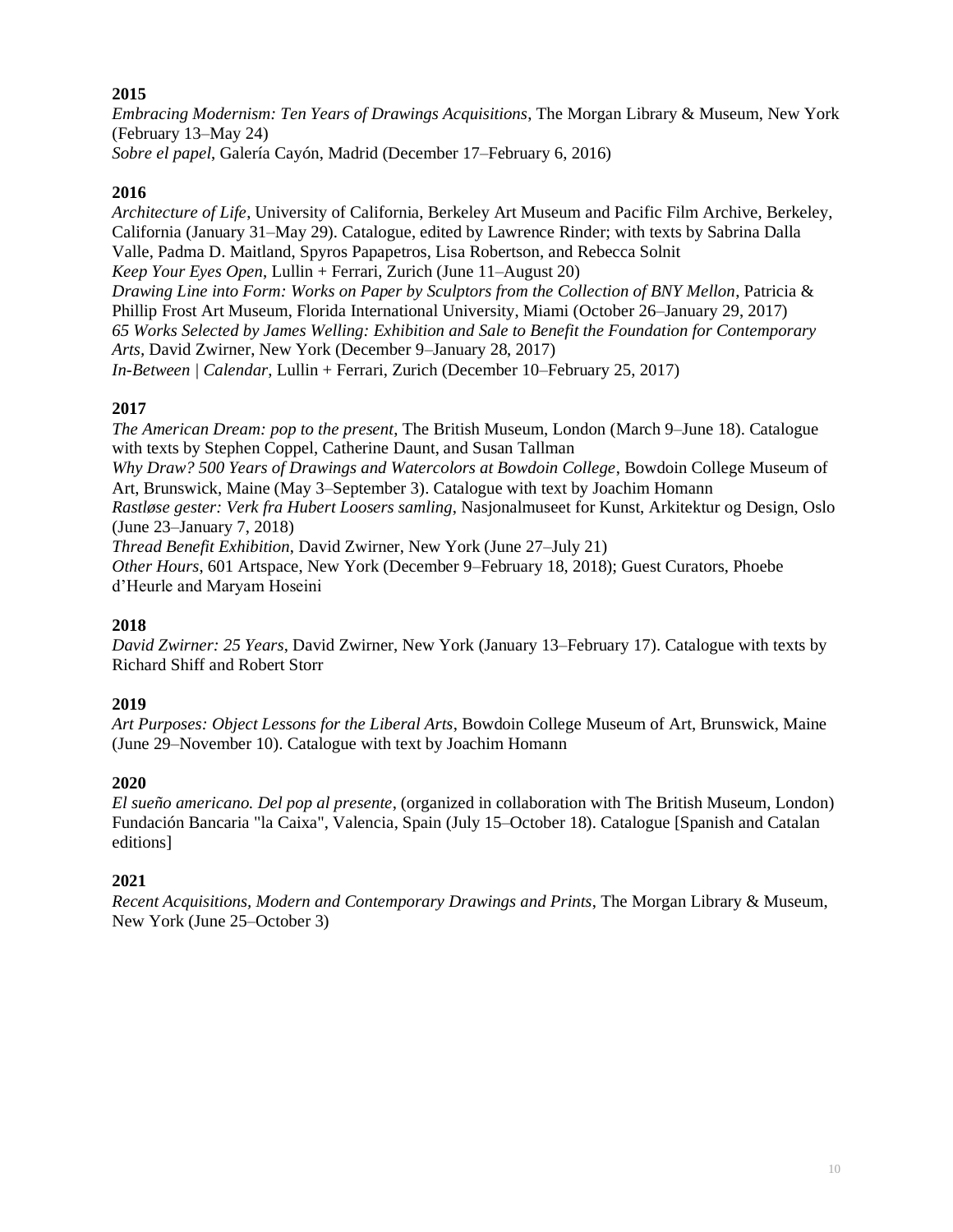#### **PUBLIC COLLECTIONS**

Bowdoin College Museum of Art, Brunswick, Maine The British Museum, London Brooklyn Museum, New York Denver Art Museum, Colorado Fisher Landau Center for Art, Long Island City, New York Glenstone, Potomac, Maryland Graphische Sammlung Staatsgalerie, Stuttgart Herbert F. Johnson Museum of Art, Cornell University, Ithaca, New York High Museum of Art, Atlanta Louisiana Museum of Modern Art, Humlebæk, Denmark The Menil Collection, Houston, Texas mima, Middlesbrough Institute of Modern Art, Middlesbrough, United Kingdom The Morgan Library & Museum, New York Musée National d'Art Moderne, Centre Georges Pompidou, Paris Museum of Fine Arts, Boston, Massachusetts The Museum of Fine Arts, Houston, Texas Museum Folkwang, Essen, Germany The Museum of Modern Art, New York National Gallery of Art, Washington, DC National Museum of American Art, Smithsonian Institution, Washington, DC Nationale Fotomuseum, Kongelige Bibliotek, Copenhagen Nelson-Atkins Museum of Art, Kansas City, Missouri Saint Louis Art Museum, Missouri Staatliche Graphische Sammlung, Munich Walker Art Center, Minneapolis, Minnesota Whitney Museum of American Art, New York Yale University Art Gallery, New Haven, Connecticut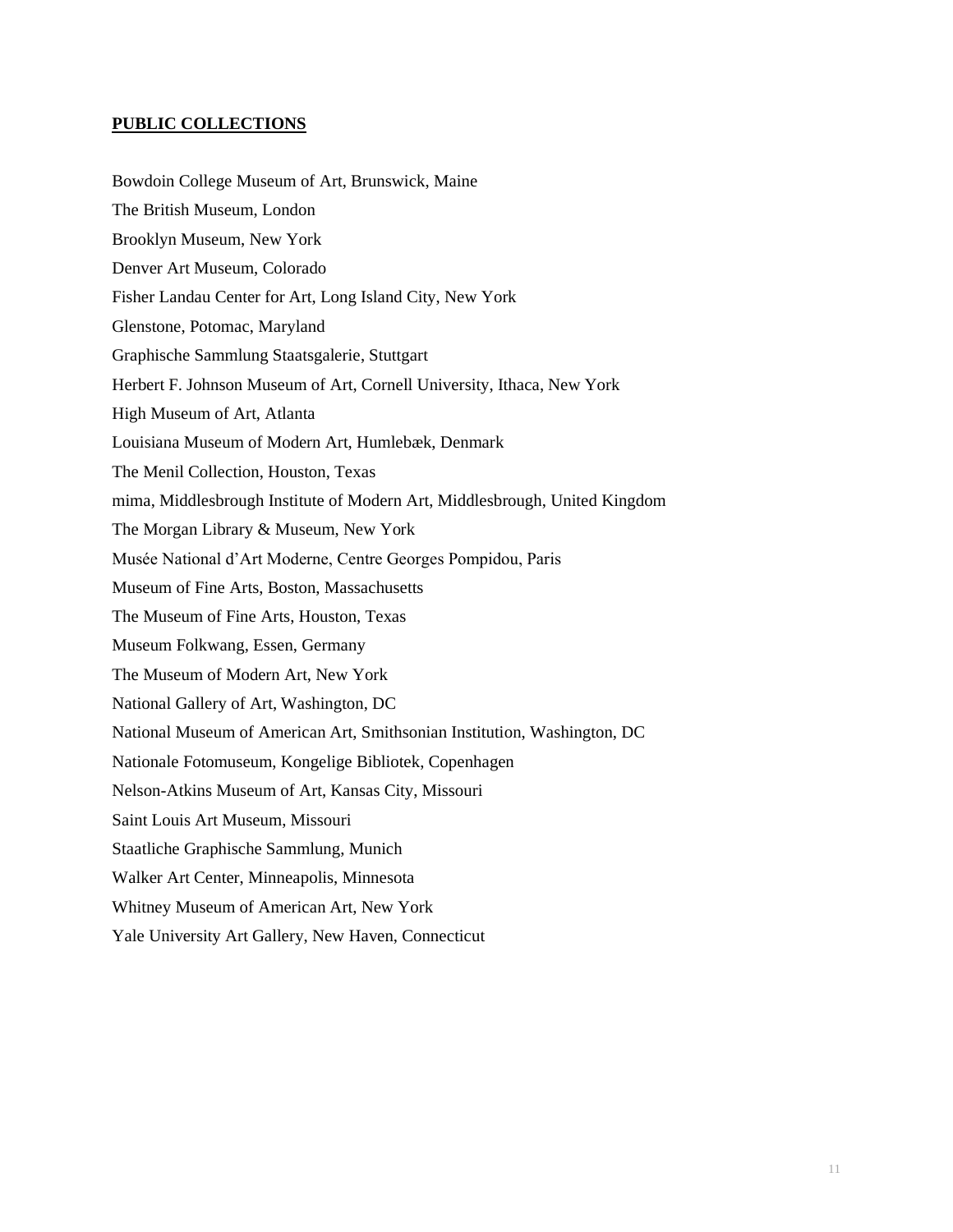# **BIBLIOGRAPHY SOLO EXHIBITION CATALOGUES AND MONOGRAPHS**

*Al Taylor: Recent Work.* New York: Alfred Kren Gallery, 1986. Text by Klaus Kertess.

*Al Taylor (Puddles).* New York: David Nolan Gallery, 1992. Text by Klaus Kertess.

*Al Taylor.* Bern, Switzerland: Kunsthalle Bern, 1992. Text and interview with the artist by Ulrich Loock.

*Al Taylor: Endcuts.* München: Verlag Fred Jahn, 1997. Foreword by Fred Jahn.

*Al Taylor: Lures & Cures.* Lucerne, Switzerland: Kunstmuseum Luzern, 1999. Texts by Ulrich Loock and Mimi Thompson.

*Al Taylor.* New York: Gagosian Gallery, 2002. Text by Klaus Kertess.

*Al Taylor: Bilder und Objekte 1973-1998.* München: Kunstparterre, 2005. Text by Julian Geist.

*Al Taylor: Puddles.* Zurich: Haunch of Venison, 2006. Text by Mimi Thompson.

*Al Taylor: Drawings/Zeichnungen.* Ostfildern, Germany: Hatje Cantz Verlag in association with the Staatliche Graphische Sammlung München, 2006. Edited by Michael Semff; includes statements by the artist.

*Al Taylor.* London: Haunch of Venison, 2006. Text by Ben Tufnell; includes statements by the artist.

*Al Taylor: Early Work*. Göttingen, Germany/New York: Steidl/Zwirner & Wirth, 2008. Text by Robert Storr and reprint of 1992 interview with the artist by Ulrich Loock.

*Al Taylor: Wire Instruments and Pet Stains*. Santa Monica, California: Santa Monica Museum of Art, 2011. Forweord by Elsa Longhauser and text by Cornelia Butler.

*Al Taylor: Rim Jobs and Sideffects*. Göttingen, Germany/New York: Steidl/David Zwirner, 2011. Texts by Ulrich Loock and Philip Ording.

*Al Taylor Prints: Catalogue Raisonné.* Ostfildern, Germany: Hatje Cantz Verlag in association with Staatliche Graphische Sammlung München, 2013. Edited by Michael Semff with the assistance of Debbie Taylor; interviews by Mimi Thompson.

*Al Taylor: Pass the Peas and Can Studys*. Göttingen, Germany/New York: Steidl/David Zwirner, 2013. Text by Klaus Kertess.

*Pet Stains, Puddles, and Full Gospel Neckless*. New York: David Zwirner Publications, 2015. Text by Mimi Thompson.

*Al Taylor: Early Paintings*. New York: David Zwirner Books, 2017. Text by John Yau and interview with Stanley Whitney and Billy Sullivan by Mimi Thompson.

*Al Taylor: What Are You Looking At?* Atlanta, Georgia: High Museum of Art, 2018. Texts by Michael Rooks, Allegra Pesenti, Lawrence R. Rinder, and Robert Storr.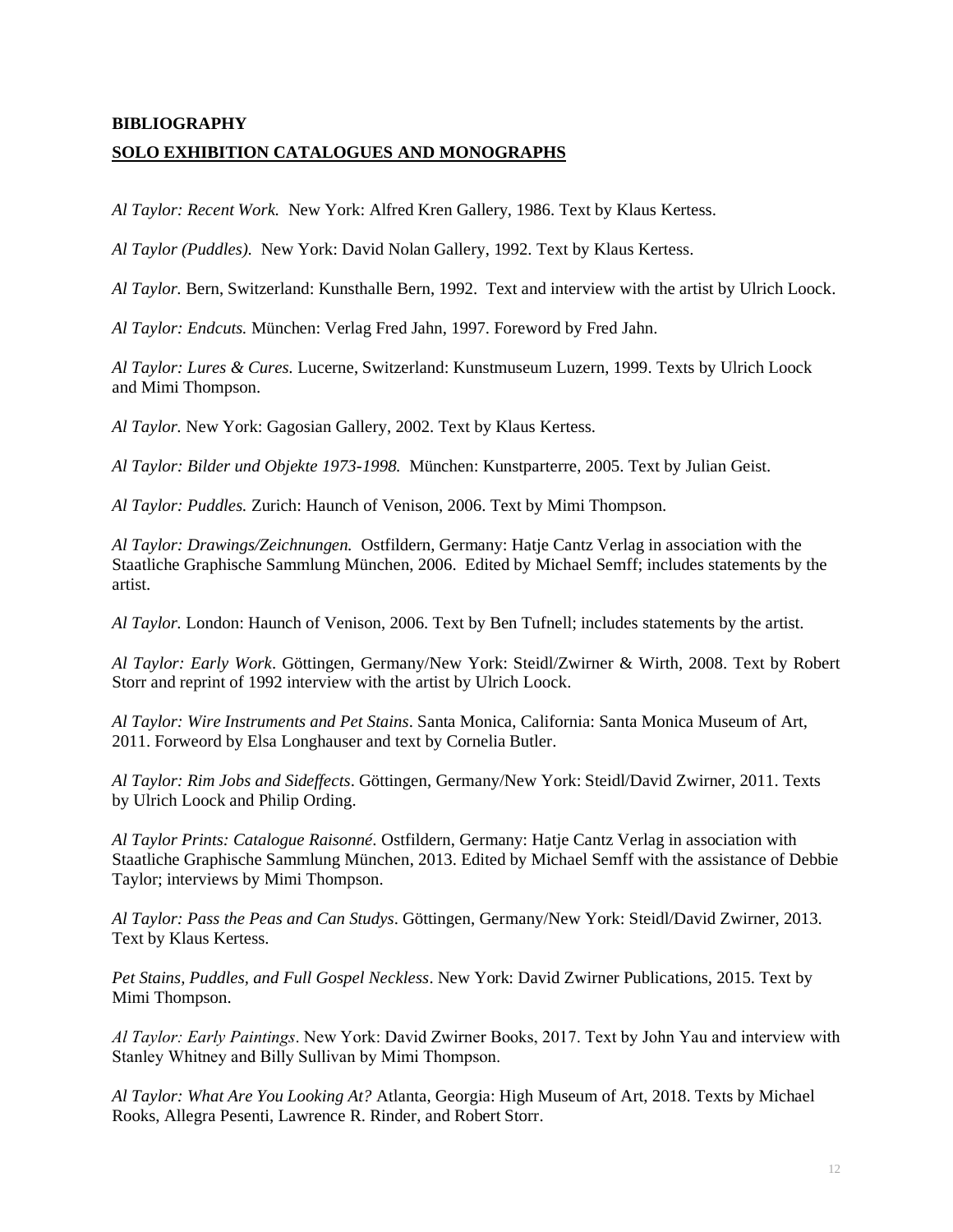*The Drawings of Al Taylor*. New York: The Morgan Library & Museum and Prestel, 2020. Edited by Isabelle Dervaux; texts by Lawrence Rinder and Lindsey Tyne.

#### **SELECTED BOOKS AND GROUP EXHIBITION CATALOGUES**

*Projects & Portfolios: The 25th National Print Exhibition.* Brooklyn, New York: Brooklyn Museum and Hine Editions, 1989. Text by Barry Walker.

*The Unique Print: 70s into 90s.* Boston: Museum of Fine Arts, 1990. Text by Clifford S. Ackley.

*Diverse Representations 1990.* Morristown, New Jersey: The Morris Museum, 1990. Text by John Yau. Includes artist statement.

*Drawn in the '90s.* New York: Independent Curators Incorporated, in association with the Katonah Museum of Art, Katonah, New York, 1992. Texts by Joshua P. Smith and Sean Rainbird.

*Developing Language* [brochure]. New York: Hirschl & Adler Modern, 1992. Text by Klaus Kertess, n.p.

*Printmaking in America: Collaborative Prints and ]es, 1960–1990.* Evanston, Illinois: Mary and Leigh Block Gallery, Northwestern University, in association with Harry N. Abrams, Inc., New York, 1995. Texts by Trudy V. Hansen, David Mickenberg, Joann Moser, and Barry Walker.

*From Figure to Object: A Century of Sculptors' Drawings.* London: Frith Street Gallery and Karsten Schubert, 1996. Text by Richard Shone.

*Patagonia—Drawings by Sculptors: Abraham David Christian, Al Taylor, Alessandro Twombly, Josef Zutelgte* [brochure]. Worcester, Massachusetts: The University Gallery, Clark University, 1997. Text by Jodi Kushins, n.p.

*Von Baselitz bis Winters: Vermächtnis Bernd Mittelsten Scheid.* München: Staatliche Graphische Sammlung München, 1998. Foreword by Tilman Falk and texts by Michael Semff and Brita Sachs.

*Arbeiten auf Papier: Zeichnungen und Grafik/Works on Paper: Drawings and Prints.* Berlin: Völcker & Freunde Galerie, 2003. Foreword by Dr. Wolfram Völcker.

*Sets, Series, and Suites: Contemporary Prints.* Boston: Museum of Fine Arts, 2005. Text by Clifford S. Ackley.

*Skulls: Bilder im Angesicht des Todes/Images in the Face of Death.* Xanten, Germany: Schönewald Fine Arts/Schönewald und Beuse, 2005. Text by Martin Hentschel.

*Two x Two x Ten for AIDS and Art*. Dallas, Texas: Dallas Museum of Art, 2008. Foreword by Harold Rachofsky, n.p.

*Modern Views: Inspired by the Mies Van Der Rohe Farnsworth House and the Philip Johnson Glass House*. New York: Assouline Publishing, 2010. Foreword by Paul Goldberger and texts by Phyllis Lambert and Sylvia Lavin.

*Sammlung Hubert Looser/Collection Hubert Looser*. Ostfildern and Vienna: Hatje Cantz and Bank Austria Kunstforum Wien, 2012. Edited by Ingried Brugger and Florian Steininger.

*Model Theories*. New York: fordPROJECT, 2012. Edited by Helena Kauppila and Philip Ording.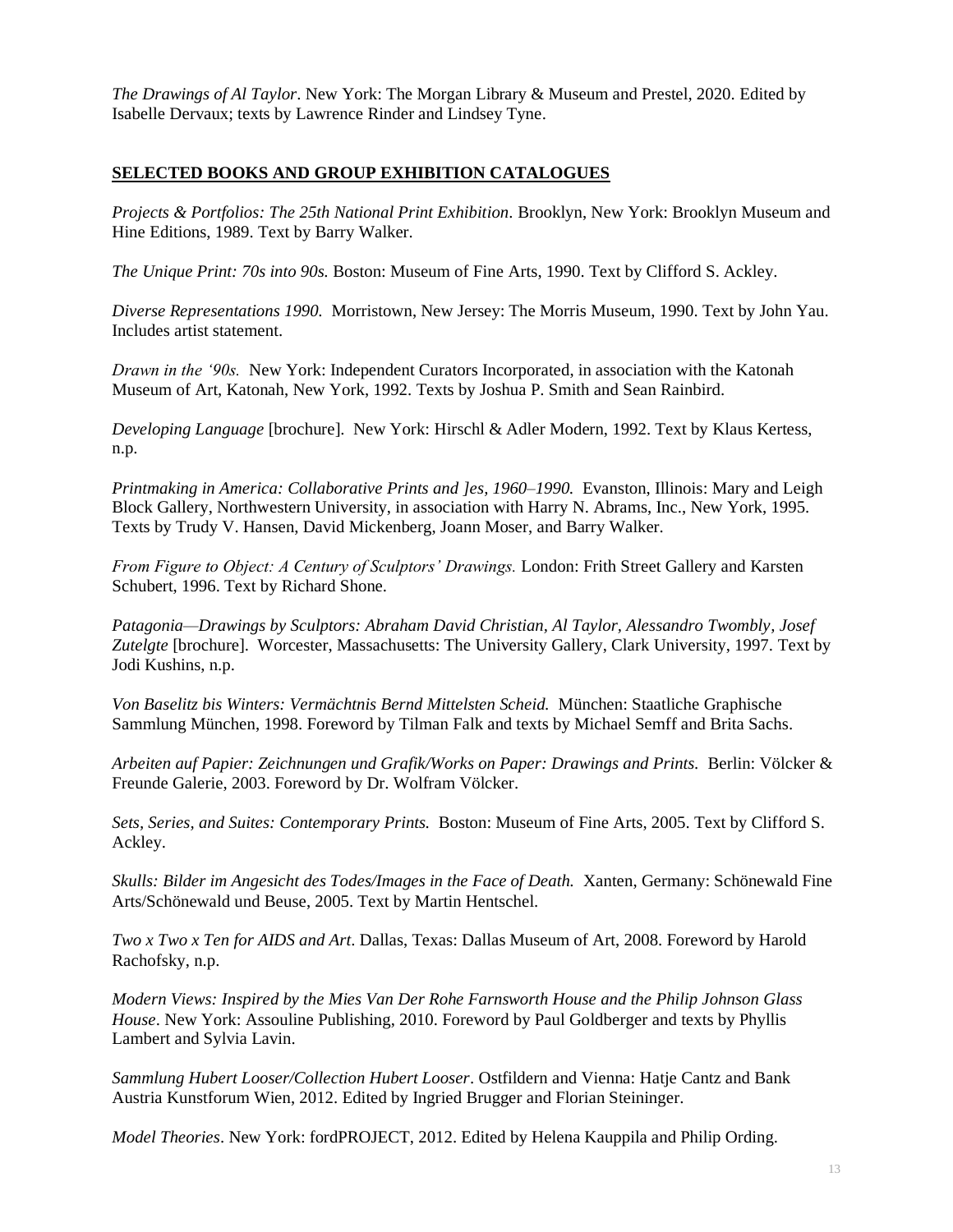*Neue Realitäten: Fotografik von Warhol bis Havekost* [brochure]. Waiblingen, Germany: Galerie Stihl, 2012. n.p.

*Between the Knowing*. Torrance, California: Torrance Art Museum, 2012. Text by Michelle Deziel, n.p.

*Die Sammlung Hubert Looser im Kunsthaus Zürich/The Hubert Looser Collection at Kunsthaus Zürich*. Zurich: Kunsthaus Zürich, 2013. Edited by Philippe Büttner.

*Une brève histoire des lignes*. Metz, France: Éditions du Centre Pompidou-Metz, 2013. Foreword by Christian Briend and Hélène Guenin, p. 35.

*Architecture of Life*. Berkeley, California: University of California, Berkeley Art Museum & Pacific Film Archive, 2016. Edited by Lawrence Rinder. Texts by Sabrina Dalla Valle, Padma D. Maitland, Spyros Papapetros, Lisa Roberstson, and Rebecca Solnit.

*Robert Rauschenberg*. New York: The Museum of Modern Art; London: Tate Publishing, 2016. Edited by Achim Borchardt-Hume and Leah Dickerman, pp. 328-331.

*The American Dream: pop to the present*. London: The British Museum, 2017. Texts by Stephen Coppel, Catherine Daunt, and Susan Tallman.

*Why Draw? 500 Years of Drawings and Watercolors at Bowdoin College*. Brunswick, Maine: Bowdoin College Museum of Art, 2017. Text by Joachim Homann

*David Zwirner: 25 Years*. New York: David Zwirner Books, 2018. Texts by Richard Shiff and Robert Storr. Foreword by David Zwirner.

*Art Purposes: Object Lessons for the Liberal Arts*. Brunswick, Maine: Bowdoin College Museum of Art, 2019. Text by Joachim Homann

*El sueño americano. Del pop al presente*. Barcelona: Viena Edicions, 2020 [Spanish and Catalan editions].

#### **SELECTED ARTICLES & REVIEWS**

#### **1985**

Brenson, Michael. "Group Show (Alfred Kren Gallery)." *New York Times* (16 August), p. C26.

#### **1986**

Howell, John. "Al Taylor: Alfred Kren Gallery." *Artforum,* vol. 25, no. 1 (September), pp. 134-135.

Sugiura, Kunie. "Al Taylor Construction." *Bijutsu Techo,* vol. 38, no. 567 (September), pp. 98-99 (in Japanese).

Westfall, Stephen. "Al Taylor at Alfred Kren." *Art in America,* vol. 74, no. 11 (November), pp. 174-175.

#### **1987**

Brown, Tony. "Lively Arts." *Wichita–Eagle Beacon* (24 May).

Stein, Emmanuel van. "Die Malerei verlässt die ebene Fläche: Galerie Kren zeigt Arbeiten von Al Taylor." *Kölner Stadt–Anzeiger,* Nr. 58 (10 March).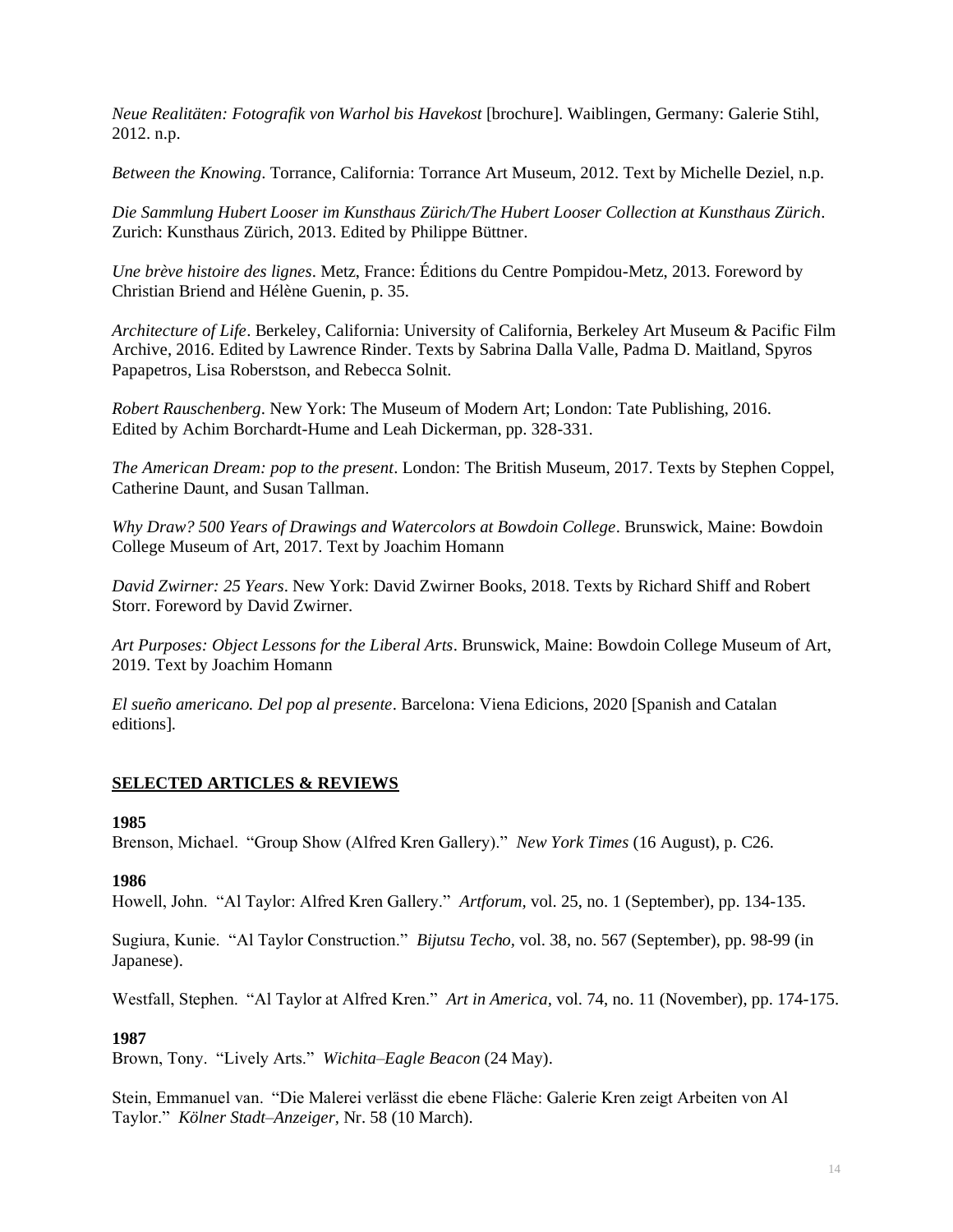"Artwork: Al Taylor." *BOMB Magazine,* Nr. 23 (Spring), p. 58 [no text].

"Prints & Photographs Published: Al Taylor, *Untitled (Small Tape),* (1988)." *The Print Collector's Newsletter,* vol. 19, no. 4 (September–October), p. 151.

#### **1989**

Indahl, Georg. "Labile Innenwelt: Arbeiten von Al Taylor in der Galerie Kren." *Kölner Stadt–Anzeiger* (6 December), p. 18.

Joyner, Phyllis. "Al Taylor: Lorence Monk Gallery." *Cover Arts New York,* vol. 3, no. 1 (January), p. 16.

Mahoney, Robert. "Al Taylor." *Arts Magazine,* vol. 63, no. 6 (February), p. 97.

#### **1990**

"Goings On About Town—Art: Al Taylor." *The New Yorker* (10 December), p. 22.

Haase, Amine. "Art Frankfurt/Explosionskraft der Kunstwelten: Persönliche Handschrift bleibt spürbar." *Kölner Stadt–Anzeiger* (17-18 March).

Higuchi, Shoichiro. "Artist in New York: Al Taylor." *Anthropos,* vol. 9, no. 11 (September), pp. 82-84 (in Japanese).

Kisters, Jürgen. "Zarte Spur: Grafik–Ausstellung in der Galerie Kren." *Kölner Stadt–Anzeiger* (20 March).

"Prints & Photographs Published: Al Taylor, *Ten Common (Hawaiian Household) Objects* (1989)." *The Print Collector's Newsletter,* vol. 21, no. 1 (March–April), p. 26.

#### **1991**

Adams, Brooks. "Al Taylor at Lorence Monk." *Art in America,* vol. 79, no. 4 (April), pp. 160-161.

Cyphers, Peggy. "Al Taylor." *Arts Magazine,* vol. 65, no. 6 (February), p. 98.

Hempel, Berit. "Pfützen aus Tusche." *Kölner Stadt–Anzeiger* (13 February).

Higuchi, Shoichiro. "Art in New York Today: Al Taylor's Space Drawing." *IDEA Magazine* [Tokyo], vol. 39, no. 227 (July), pp. 88-91.

#### **1992**

Amstutz, Ruedi. "Kunsthalle Bern: Verschieden und (trotzdem) verwandt." *Bieler Tagblatt/Seelander Bote* [Biel, Switzerland] (20 May).

Brody, Jackie. "David Nolan Gallery: An Interview." *The Print Collector's Newsletter,* vol. 23, no. 4 (September–October), pp. 129-135.

"Das Spielerische und das Amorphe: Doppelausstellung in der Kunsthalle Bern." *Berner Tagwacht* (8 May).

[Flensy, J. Damien.] "Berne: Al Taylor courtise au crayon le langage de formes." *Le Courrier* [Geneva] (30 May).

"Goings On About Town—Art: Al Taylor." *The New Yorker* (30 March), p. 12.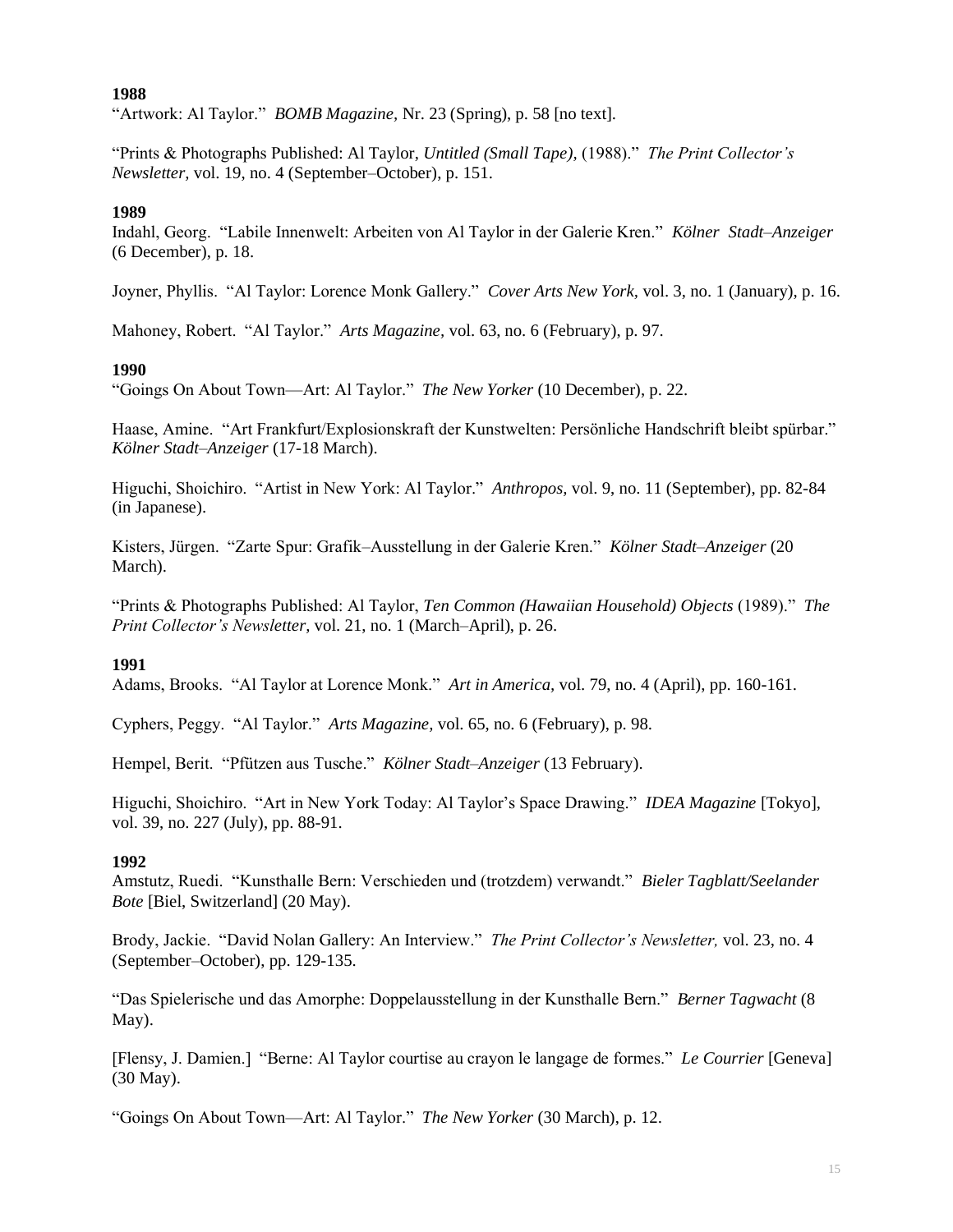Imbach, Jost Martin. "Bilder greifen aus in die dritte Dimension: Ein Amerikaner und ein Holländer in der Kunsthalle Bern." *Luzerner Neuste Nachrichten* (23 May).

Kosmas. "Al Taylor in der Berner Kunsthalle." *Vorwaerts* [Zurich] (29 May), p. 22.

"Museum and Dealer Catalogues." *Drawing,* vol. 14, no. 1 (May–June), p. 15.

Oberholzer, Niklaus. "Zeichnung – Skulptur – Malerei: Al Taylor und Marien Schouten in der Kunsthalle Bern." *Luzerner Zeitung* (30 May).

"Stahlrohr, Plexiglas, Malerei und Zeichnung—Heute Eröffnung in der Kunsthalle Bern: Der Holländer Marien Schouten und der Amerikaner Al Taylor teilen sich in die Räume." *Der Bund* [Bern] (8 May).

Sugiura, Kunie. "Report: From New York." *Bijutsu Techo 6,* vol. 44, no. 655 (June), pp. 165-166 (in Japanese).

Tauvel-Dorsaz, Hélène. "Exposition: Al Taylor et Marien Schouten." *VOIR Le Magazine des Arts*  [Lausanne], Nr. 89 (May), pp. 36-37.

#### **1992**

Tobler, Konrad. "Kunsthalle: Wahrnehmungsfalle für grosse Leute." *Berner Zeitung* (9 May).

Zwez, Annelise. "Zwischen Zeichnung, Malerei und Skulptur: Zwei 'Unbekannte' – zum ersten Male in der Schweiz—Al Taylor und Marien Schouten in der Kunsthalle Bern." *Aargauer Tagblatt* [Aarau, Switzerland] (18 May).

#### **1993**

Myles, Eileen. "Prints of Words." *The Print Collector's Newsletter,* vol. 24, no. 4 (September–October), pp. 132-135.

Saltz, Jerry. "Let Us Now Praise Artist's Artists." *Art & Auction,* vol. 15, no. 9 (April), pp. 74-79, 115.

#### **1994**

Speeth, Birgit. "Formenspiel mit Dose: Ausstellung von Al Taylor in der Galerie Jahn." *Stuttgarter Zeitung* (27 October).

#### **1995**

Bayer, Heinz. "'Meine Kunst passiert live'." *Salzburger Nachrichten* (21 July), p. 14.

Maier, Harold. "Imaginäre Linien im Kunst-Raum: Al Taylor schuf eine Installation für die Galerie Zell am See." *Salzburger Nachrichten/Pinzgauer Nachrichten* (20 July), Magazine, p. 9.

"Prints & Photographs Published: Al Taylor, *Ozark Drive-Bys* (1994)." *The Print Collector's Newsletter,* vol. 26, no. 1 (March–April), p. 20.

Seisbøll, Lise. "Farvel, New York/Galleri Tommy Lund: Al Taylor 'Rim Jobs,' tegninger og installationer." *Fyns Stiftidende* [Odense, Denmark] (6 October).

Severin, Eva Maria. "Bewegung öffnet Zeit und Raum." *Kölner Stadt-Anzeiger* (16 March).

# **1997**

Bang Larsen, Lars. "En amoralsk udstilling: Amerikansk kunstner vil terrorisere det velsoignerede." *Politiken* [Copenhagen] (11 December).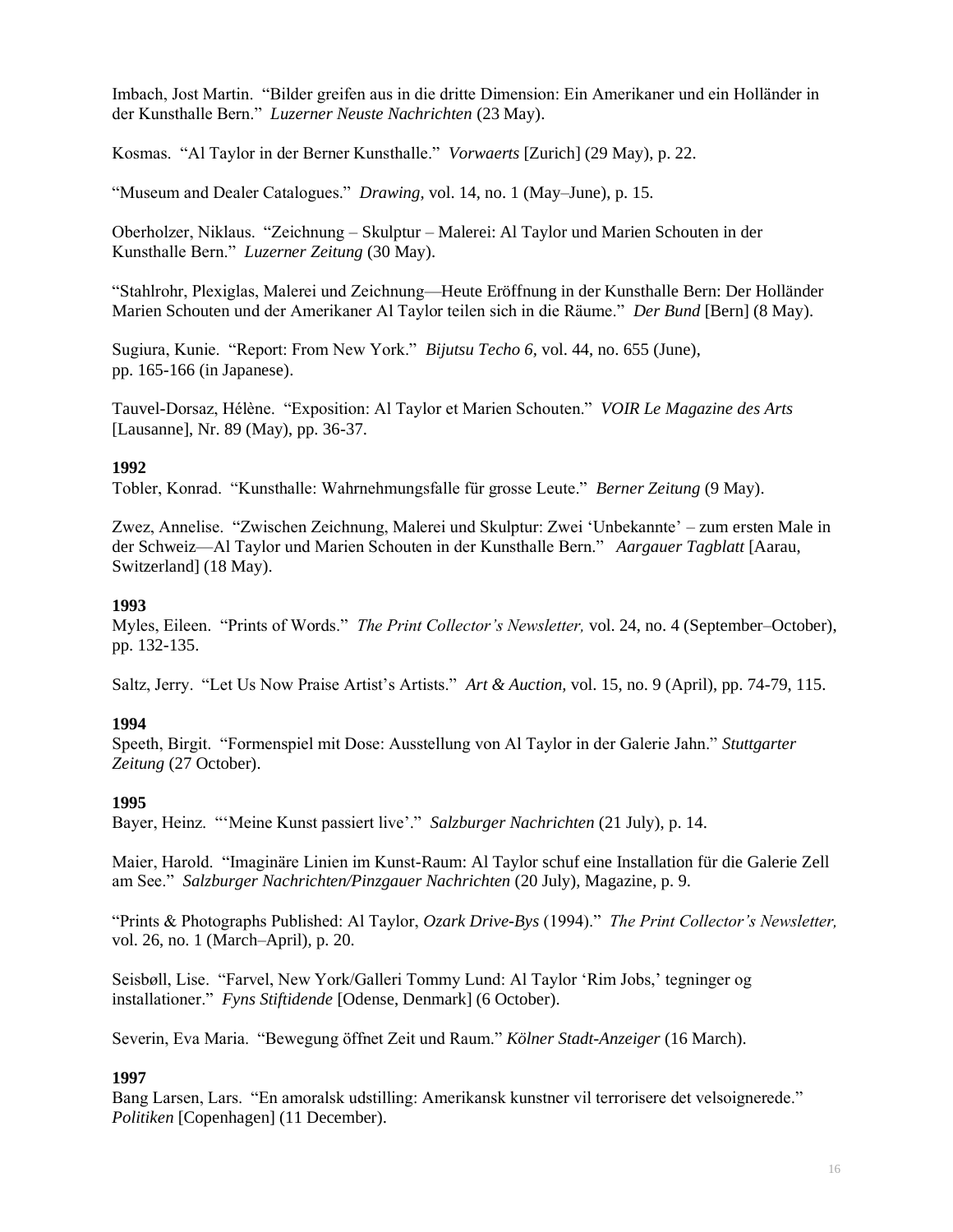Sachs, Brita. "Die Macht der tausend Augen—Open Art, diesmal ohne einen roten Faden: Das neunte Galerienwochenende in München." *Frankfurter Allgemeine Zeitung* Nr. 219 (20 September), p. 41.

Sonna, Birgit. "Köpfe, Puppen, Videospiele—Maximilianstraße: Bei allem Bewährtem doch auch Spannendes." *Süddeutsche Zeitung* [München], Nr. 210 (12 September), p. 16.

#### **1998**

Bang Larsen, Lars. "Al Taylor/Galleri Tommy Lund, Odense." *Frieze,* Issue 39 (March–April), p. 93.

#### **1999**

"Al Taylors 'Lures & Cures' in Luzern." *Neue Zürcher Zeitung* [Zurich] (30 July), p. 50.

Frey, Lilith. "Al Taylors anspruchsvolle Kunst hat Hand und Hirn." *Sonntags Blick* [Zurich] (11 July), p. 11.

"Markierungen aufspüren: Al Taylor im Kunstmuseum Luzern." *Basellandschastliche BZ Zeitung* [Liestal, Switzerland] (10 July), p. 7.

Mathonnet, Philippe. "Quand le flou artistique approfondit la pensée/Beaux-Arts: Décédé il y a peu, à 51 ans, l'Américain Al Taylor a construit son oeuvre sur la démultiplication des connexions. Histoire de faire travailler l'imagination." *Le Temps* [Geneva] (18 August), p. 40.

"Meereswelten an Land gezogen: Al Taylors Rückseite der Dinge." *Schweizer Illustrierte,* Nr. 28 (12 July), p. 68.

Oberholzer, Niklaus. "Spiel in den Zwischenräumen/Kunstmuseum Luzern: Der Amerikaner Al Taylor (1948–1999)." *Neue Luzerner Zeitung,* Nr. 157 (10 July), p. 7.

[Rubinstein, Raphael.] "Artworld: Obituaries/Al Taylor." *Art in America,* vol. 87, no. 6 (June), p. 134.

Smith, Roberta. "Obituaries/Al Taylor, 51, Artist Noted for Quirky Sculpture: Bringing charm to the austerities of Process Art." *The New York Times* (8 April), p. B9.

Vogel, Maria. "Verbindungen schaffen, ohne sich festzulegen: Der amerikanische Künstler Al Taylor im Kunstmuseum Luzern." *Willisauer Bote* [Willisau, Switzerland]Nr. 106 (15 July), p. 9.

#### **2000**

Sachs, Brita. "Dinge des Alltags: Al Taylor in der Galerie Zell am See." *Salzburger Nachrichten* (18 March), p. 15.

### **2001**

"Art: Portrait, Drawing, Sculpture—Al Taylor." *Post Road,* Nr. 2, pp. 29-31 [no text].

Yoder, Charles. "Recommendation: Al Taylor." *Post Road,* Nr. 2, pp. 180-182.

#### **2002**

Princenthal, Nancy. "Al Taylor at Gagosian." *Art in America,* vol. 90, no. 9 (September), pp. 137-138.

#### **2003**

Fyfe, Joe. "Picasso: The Classical Period and Al Taylor: Wire Instruments 1989–90." *artcritical.com* [online periodical] (November), n.p.

Glueck, Grace. "Art in Review—Al Taylor: 'Wire Instruments, 1989–90,' Lawrence Markey." *New York Times,* Weekend/Fine Arts & Leisure Section (12 December), p. E45.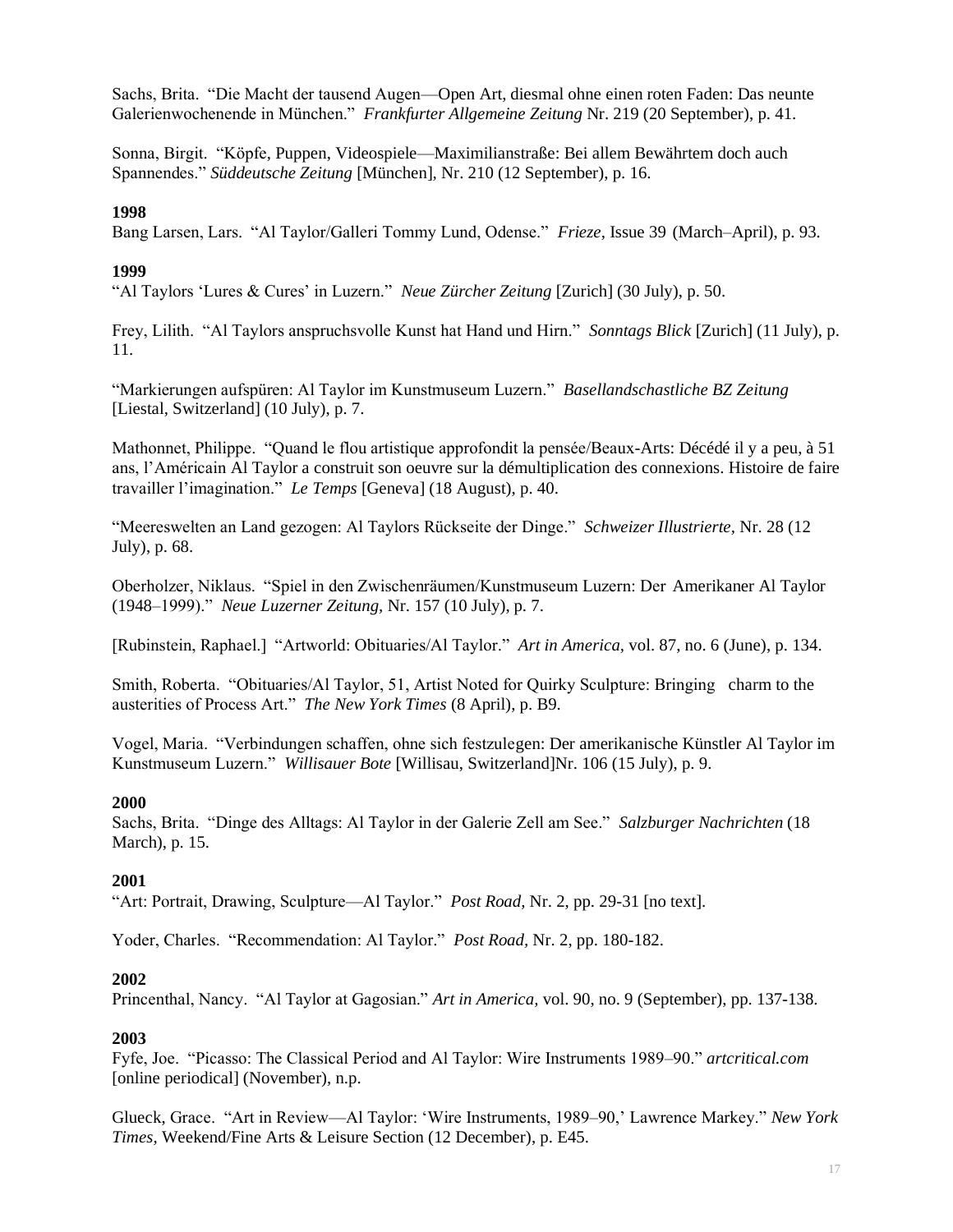Silver, Joanne. "Modern 'Prints' Hold Court at MFA Exhibit," *Boston Herald* (11 February).

#### **2006**

"Critics' Choice." *Time Out London* (20 September), p. 50.

Kent, Sarah. "Exhibition of the Week: Al Taylor." *Time Out London* (27 September), p. 44.

Reust, Hans Rudolf. "Zürich—Al Taylor: Haunch of Vension." *Artforum,* vol. 44, no. 10 (Summer), p. 366.

Sachs, Brita. "Immer nur durch! Zeichnungen von Al Taylor in München." *Frankfurter Allgemeine Zeitung* (12 June 2006), p. 43.

### **2007**

Baker, R.C. "Best in Show: 'a point in space is a place for an argument.'" *Village Voice*, vol. 52, no. 30 (25-31 July), p. 48.

Cohen, David. "Gallery-Going: Ample Room for Argument." *New York Sun*, Arts & Letters/Section II (2 August), p. 17.

Mueller, Stephen. "Quotidian and Engaging: David Zwirner group show of living and dead is July's best." *Gay City News* (12-18 July), p. 17.

Smith, Roberta. "Art in Review: A Point in Space is a Place for and Argument." *New York Times*, Weekend/Fine Arts & Leisure Section (20 July), p. E29.

#### **2008**

"Goings On About Town: Al Taylor." *The New Yorker* (11 February).

Ayers, Robert, "Debbie Taylor on 'Al Taylor: Early Work' at Zwirner & Wirth." *Artinfo.com* (22 January).

Davies, Claire. "Al Taylor." *Artforum.com* (January).

Leffingwell, Edward. "Al Taylor at Zwirner & Wirth." *Art in America* (November), p. 187.

Maine, Stephen. "Hip to History. Gallery-Going." *The New York Sun* (28 February).

Sholis, Brian. "Al Taylor: Zwirner & Wirth." *Artforum* (April), p. 367.

Yau, John. "Al Taylor: Early Work." *The Brooklyn Rail* (February).

### **2010**

Yau, John. "The Red Earth Above, the Rim Job Below." *The Brooklyn Rail* (October).

#### **2011**

Berger, Doris. "Al Taylor: Wire Instruments and Pet Stains/Santa Monica Museum of Art." *X-TRA,* vol. 14, no. 1 (Fall 2011), pp. 59-62.

Bedford, Christopher. "Al Taylor at Santa Monica Museum of Art." *Frieze* (June, July, August 2011), p. 200.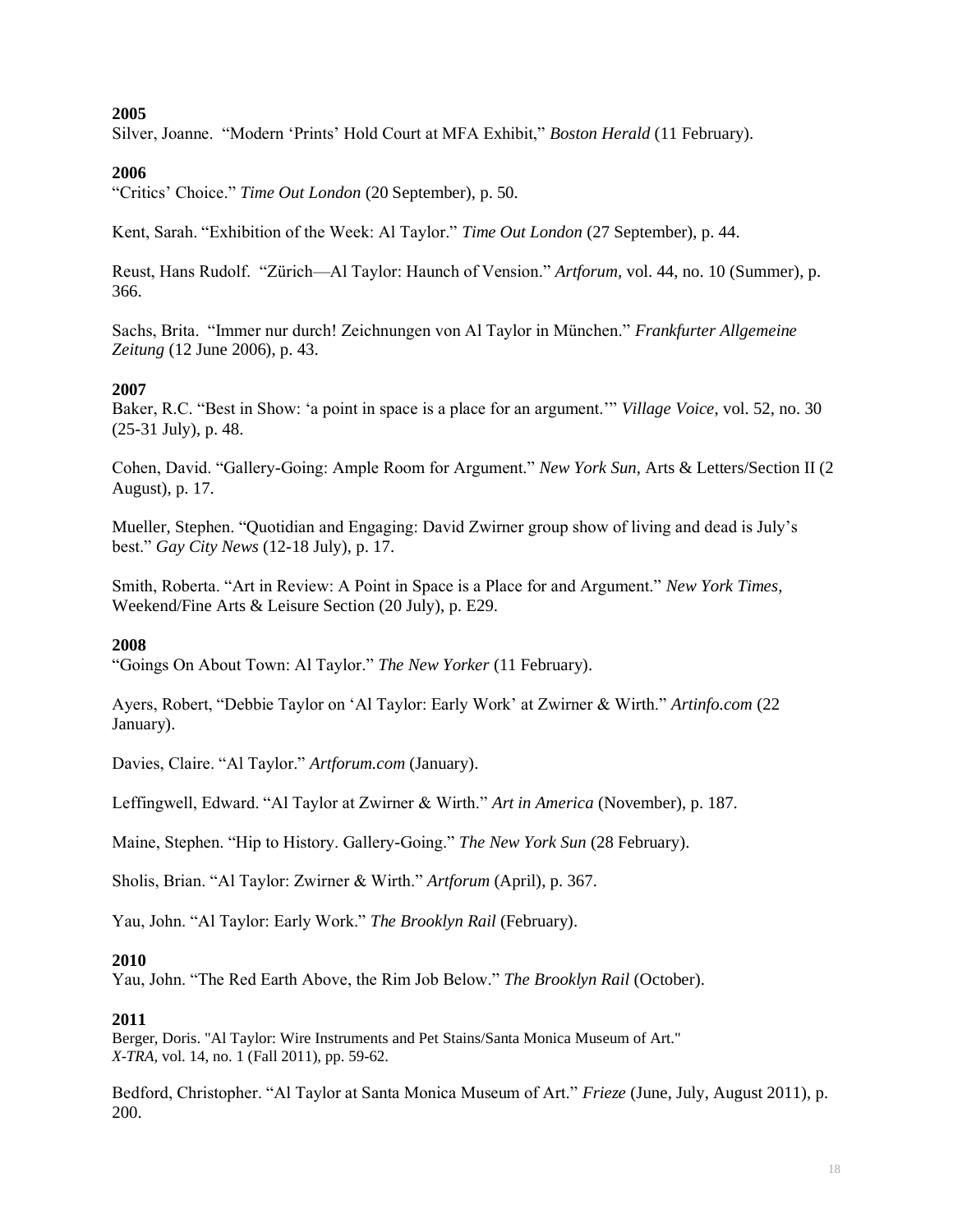Pagel, David. "Drawn to as simpler state of creation." *Los Angeles Times* (April 6, 2011), p. D11.

Weiss, Jeffrey. "Previews. Al Taylor: Wire Instruments and Pet Stains." *Artforum* (January 2011), p. 98.

#### **2012**

"B. Wurtz, Martin Creed and Richard Hawkins in LA." Phaidon.com (April 4, 2012).

Soto, Paul. "B. Wurtz's Legacy is Unfinished." *Art in America.com* (April 4, 2012).

Wiley, Chris. "B. Wurtz & Co." *Artforum.com* (April 10. 2012).

Lee, Nathaniel. "Al Taylor." *Artforum.com* (October 19, 2012).

### **2013**

Mendelsohn, John. "Art in New York: October 2012 Sample." *d'Art International* (Fall 2013), pp. 28 - 30.

### **2014**

Meldrun, Joe. "Al Taylor – 2D/3D at David Zwirner Gallery." *RoomsMagazine.com* (January 8, 2014).

Coomer, Martin. "Al Taylor." *TimeOut.com* (January 17, 2014).

Powell, Stephen. "Al Taylor at David Zwirner." *TheUpcoming.co.uk* (February 3, 2014).

"Best of the Rest: Sculpture Shows." *Time Out London* (February 18, 2014): 66.

Davies, Catrin. "Al Taylor." *This is tomorrow.com* (February 25, 2014).

Applin, Jo. "Al Taylor." *Artforum* (May 2014): 329.

Hamer, Katy Diamond. "The Summer Party at The Glass House." *FlashArt.com* (June 26, 2014).

Hirsch, Faye. "Book Review: Al Taylor Prints: Catalogue Raisonné." *Art in Print* (July – August 2014): 47.

Micchelli, Thomas. "Paintings on Paper, Abstract and Effervescent." *Hyperallergic* (August 9, 2014).

### **2015**

"Al Taylor: Pet Stains, Puddles, and Full Gospel Neckless." *Blouin Artinfo* (February 2015): 23.

Yau, John. "Al Taylor: Not Yet in from the Cold." *Hyperallergic* (February 14, 2015).

### **2016**

Oates, Joyce Carol. "Inspiração e obsessão." *Serrote* #24 (November 2016): 195-223. Translated by Alexandre Barbosa de Sousa.